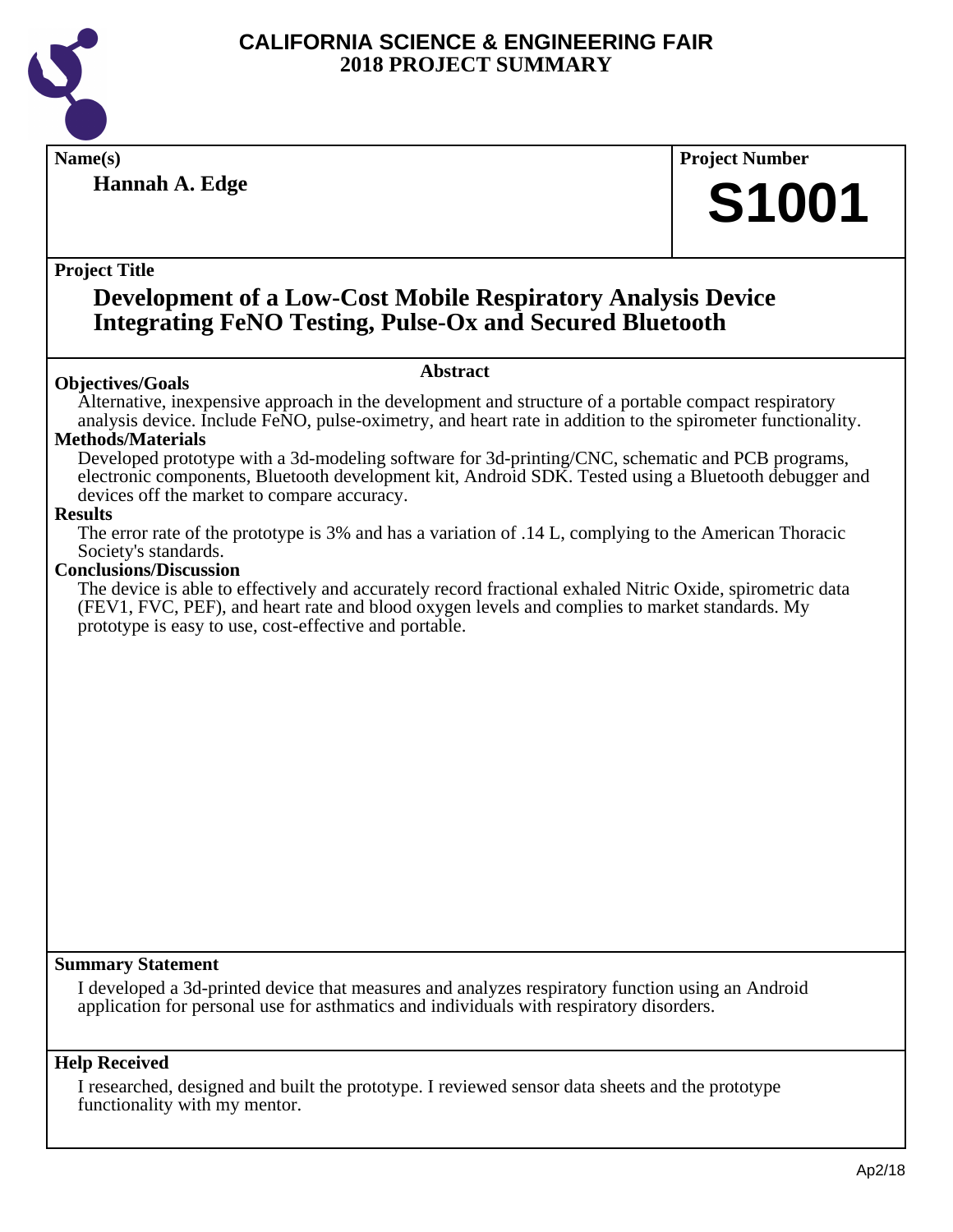

**Name(s) Project Number Project Title Abstract Summary Statement Help Received Matthew Fogel 3D Printing and Programming an Affordable Prosthetic Arm S1002 Objectives/Goals** The purpose of this project is to create a prosthetic arm that is affordable, easy to control, and easy for anybody to make themselves. The design constraints were for it to be under \$100, able to fit the electrical parts inside, and similar to the shape of a real arm. **Methods/Materials** I designed a forearm on Autodesk 123D in addition to using a pre-designed 3D model of a hand. I 3D printed the parts and wired the electrical components to an Arduino. I wrote a program using a version of  $C_{++}$  to close each finger when a button is pressed. **Results** The prosthetic arm met the design constraints. It was able to successfully grab and hold a 12 oz water bottle, or about 3 quarters of a pound. The total cost of the materials used was about \$65. **Conclusions/Discussion** This arm is an affordable alternative to currently available prosthetics. This project focuses on creating a prosthetic arm that is affordable, easy to control, and easy for anybody to make themselves. Used 3D printer at Loma Linda University Medical Center under the supervision of Michael Davidson, MPH, CPO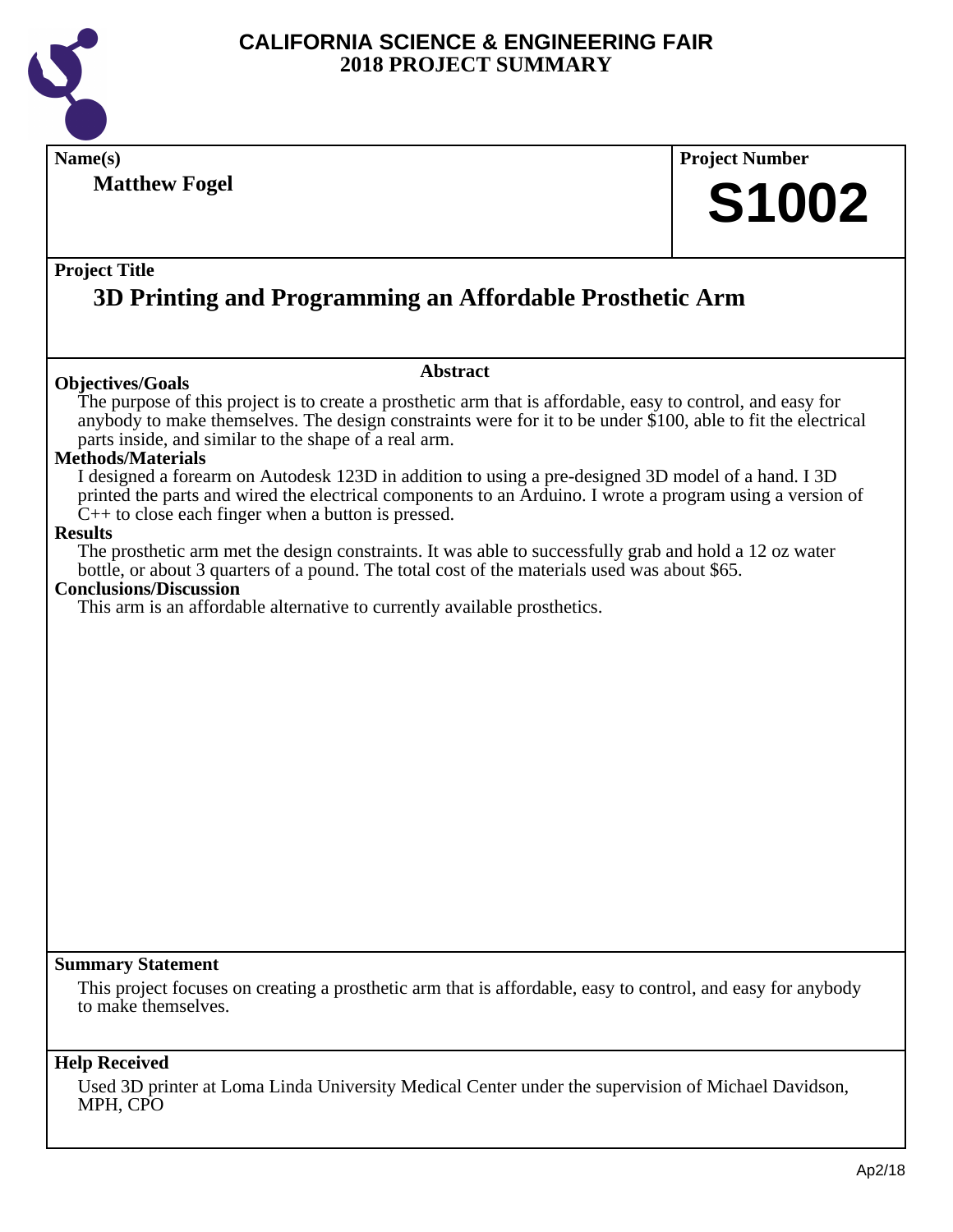

**Name(s) Project Number**

**Project Title Airprinting: Range and Interference**

#### **Objectives/Goals**

**Ethan C. Harris**

I wanted to test the range of AirPrinting and what effect distance & materials would have on the signal strength and print properties.

**Abstract**

#### **Methods/Materials**

Tape measure, Paper & pen, Masking tape, HP Envy 4520 AirPrinter, iPhone 7, iPhone 6, iPad 1st generation, Plastic cooler, Cardboard box, Aluminum Foil, Human Body, Microwave Oven, Circuit Box, Vehicle.

#### **Results**

After my measurements and averages, I found that I was correct to assume that the inside signals were much stronger than outside. I believe this is due to the umbrella effect of the wifi and the limited interference. Since the access point is located almost perfectly in the center of the house, it spreads to even the furthest reaches of the house. I was able to successfully print everywhere within my home.

#### **Conclusions/Discussion**

As with any good research project, it seems I ended my studies with more questions than answers. One of these questions related to bandwidth. I did a range of print test with an 11kb document at different distances but I never seemed to vary significantly from an approximate print time of 38 seconds. I tried these experiments again with a larger 4mb document and the phone was unable to send it to print. With additional research time (and an endless ink cartridge budget), I would have done more tests on the ability of the phone to send larger documents over an increasingly limited bandwidth. It would be interesting to learn if the time it takes to print is logarithmic. For example, how long would a 20mb document take to print at a rate of 20mbps, versus how long it would take a 100mb document to print at a rate of 100mbps? It would be interesting to chart this on a graph. I am also curious about the impact of the IOS on the wireless signal. I was not able to find anything in my research on this topic but I was curious if this had an impact on some of my tests where the iPhone 6 seemed to out-perform the iPhone 7. Lastly, I would like to do more research on the impact of other local wireless signals. I am certain that my evening tests were impacted by our neighbors' signals as well.

#### **Summary Statement**

testing the range and items that interfere with airprinting.

#### **Help Received**

My mom took me to the store and purchased materials for me and my teacher Mr. Hunt told the whole class about this idea for the science fair, but I acted upon it.

**S1003**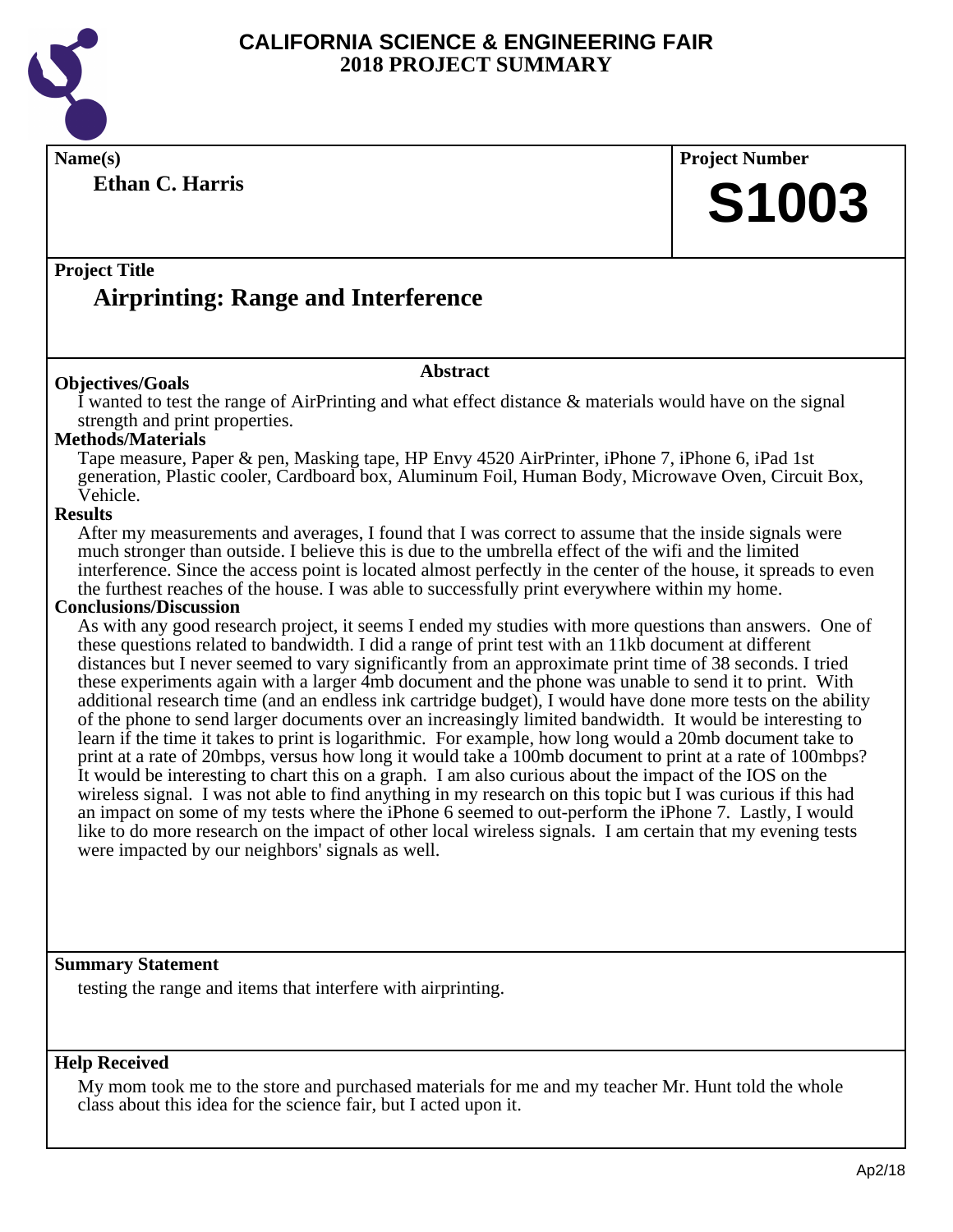

**Alisa Y. Hathaway**

**Name(s) Project Number**

# **S1004**

#### **Project Title**

### **Detection of Improvised Explosive Devices Using a Phased Array Radar System**

#### **Abstract**

**Objectives/Goals** Improvised Explosive Devices have injured or killed more than 40,000 people in 2013. In order to address this grave issue, the detection of IEDs is important. The scientist believes that if this project is feasible, and if the phased array radar system is effectively created, then a significant amount of lives can be saved; IEDs can be located and terminated before they destroy civilian lives.

#### **Methods/Materials**

This experiment required many different materials, divided into two major sub-systems. The materials for the first sub-system, called the "Antenna Component" included: (4) dual patch antennas, (4) front end modules, (4) SPDT RF switches, (4) phase shifters, (2) shift registers, capacitors of various sorts, one SMA Connector, (4) 6 pin and 6 socket connectors, a circuit board, and an Arduino Uno. The second sub-system, called the "Radar Function" consists of a Transmitter, consisting of a radar pulse generator, amplifier, Voltage controlled Oscillator; and a receiver, consisting of a Low noise amplifier, Mixer, and a video amplifier. A power supply, laptop computer and signal analyzer machine were utilized as well.

#### **Results**

The dual-patch antenna had a signal increase in 19 dB, based off of CST Microwave Studio and Antenna Magus analysis. The Phased Array RADAR was created and implemented, with detailed analysis on the usage of the VCO, Chirp Generator, and other components of the RADAR itself. The RADAR was tested with many different experiments, allowing the chirp generator to function and detect a human baseline, a human with a metal shield, and a human with a bundle of metal (emulating an IED). The results demonstrated that the RADAR was able to function and operate as intended, with the device detecting a significant change in the chirp. Through the continual trial and experimentation, the scientist was able to observe that the RADAR was able to detect IEDs.

#### **Conclusions/Discussion**

The Phased Array RADAR system was effectively designed and created, and the scientist was able to utilize the hardware for a simulated IED detection.

From this experiment, the scientist learned about the benefits of a Phased Array RADAR system, and its efficiency in terms of locating and detecting IEDs, thus offering the potential for saving many lives.

#### **Summary Statement**

This project was to detect Improvised Explosive Devices using a Phased Array Radar System, which is more efficient and cost-effective than current applications.

#### **Help Received**

Mr. Yamamoto -- question help Mr. Pandya-- lab supplies Mr. Herndon -- lab supplies Ms. Klose--teacher in charge, guidance My Parents --encouragement Rohde & Schwarz -lab equipment Mr. Elio--lab equipment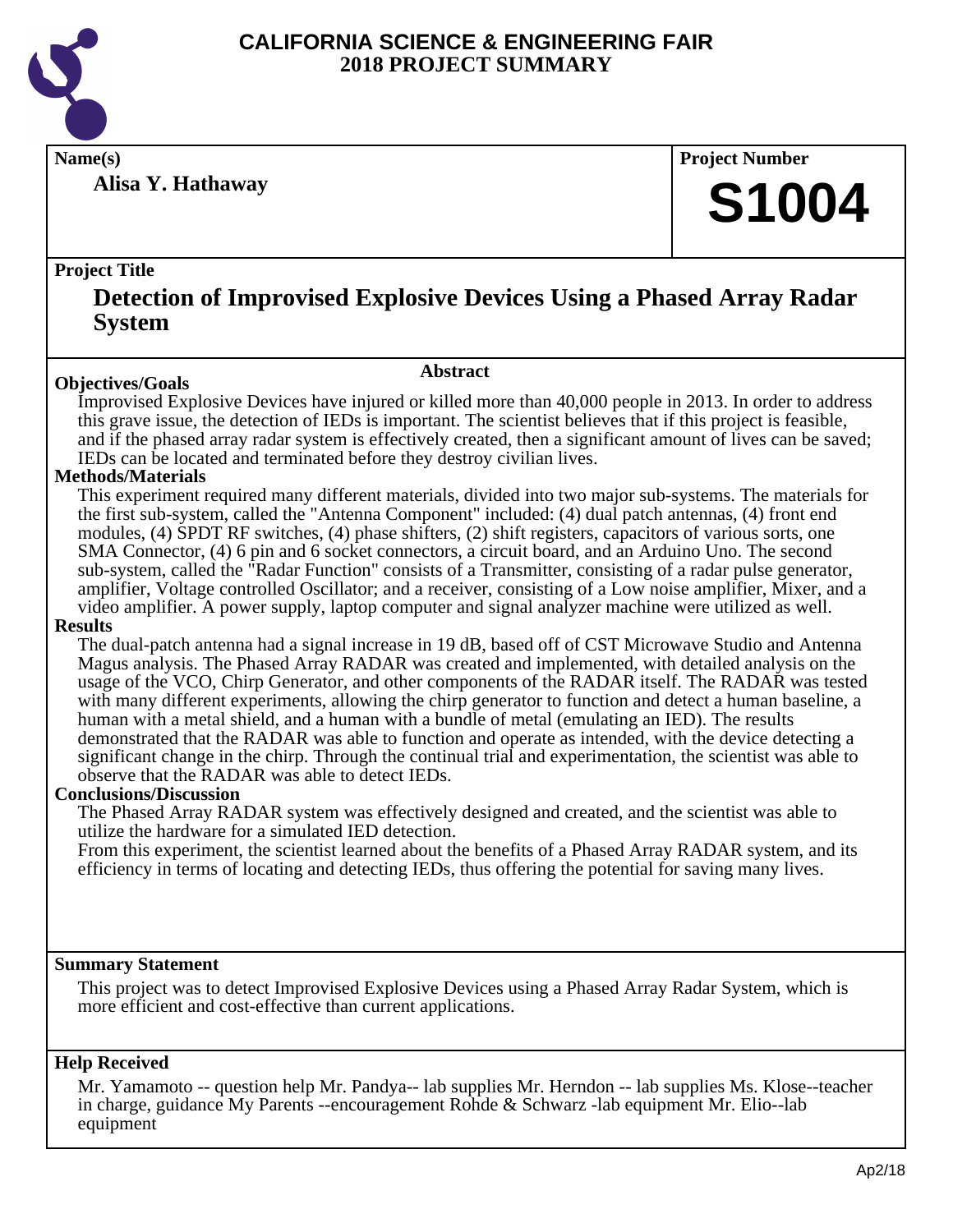

**Shek Kam; Sarah Shimizu**

**Name(s) Project Number**

# **S1005**

#### **Project Title**

### **The Effect of Ultraviolet Radiation on the Signal Strength of Amateur Radio Satellite Transmissions**

#### **Abstract**

**Objectives/Goals** This experiment served to implement the various satellite-tracking techniques acquired through the Irvine CubeSat Program and to verify the claims by several ham-radio operators that radio signals are stronger during nighttime where there is considerably less UV interference.

#### **Methods/Materials**

Thirty satellite passes were tracked using the High Definition Software-Defined Radio (HDSDR), a Yagi arrow antenna, and a dongle at different times of the day under varying levels of UV radiation. The amount of UV radiation that the satellites were exposed to was manipulated changing the time of day in which the satellites were tracked. The waterfall displays generated from the HDSDR during each satellite capture was documented, and these displays were quantified using a number scale that ranged from 0 to 10. This scale was created based on the amount of pixel coverage for each of the colors on the waterfall displays.

#### **Results**

The signal intensity of the satellites decreased as UV presence increased, which verified the claims made by several ham-radio operators that radio signals tended to be stronger during nighttime where there is considerably less UV interference. The R-squared value for the for this data confirmed that there was a correlation between the amount of UV exposure and the signal intensity.

#### **Conclusions/Discussion**

The hypothesis was supported by the data because the signal intensity of the satellites decreased as UV exposure increased. This trend most likely resulted because greater levels of UV radiation contributed to greater levels of signal interference. The R-squared value for the trendline for this data was 0.685, which confirmed that there was a clear correlation between the amount of UV exposure and the signal intensity. These findings can be used to develop a software that could calculate a future satellite's orbit to optimize the satellite's power usage when transmitting radio signals.

#### **Summary Statement**

Thirty satellites were tracked using a software-defined radio under varying UV levels, and their waterfall displays were used to determine their signal intensities.

#### **Help Received**

Our group designed and performed the experiments ourselves. The skills that were necessary for satellite tracking were acquired through the CubeSat Program.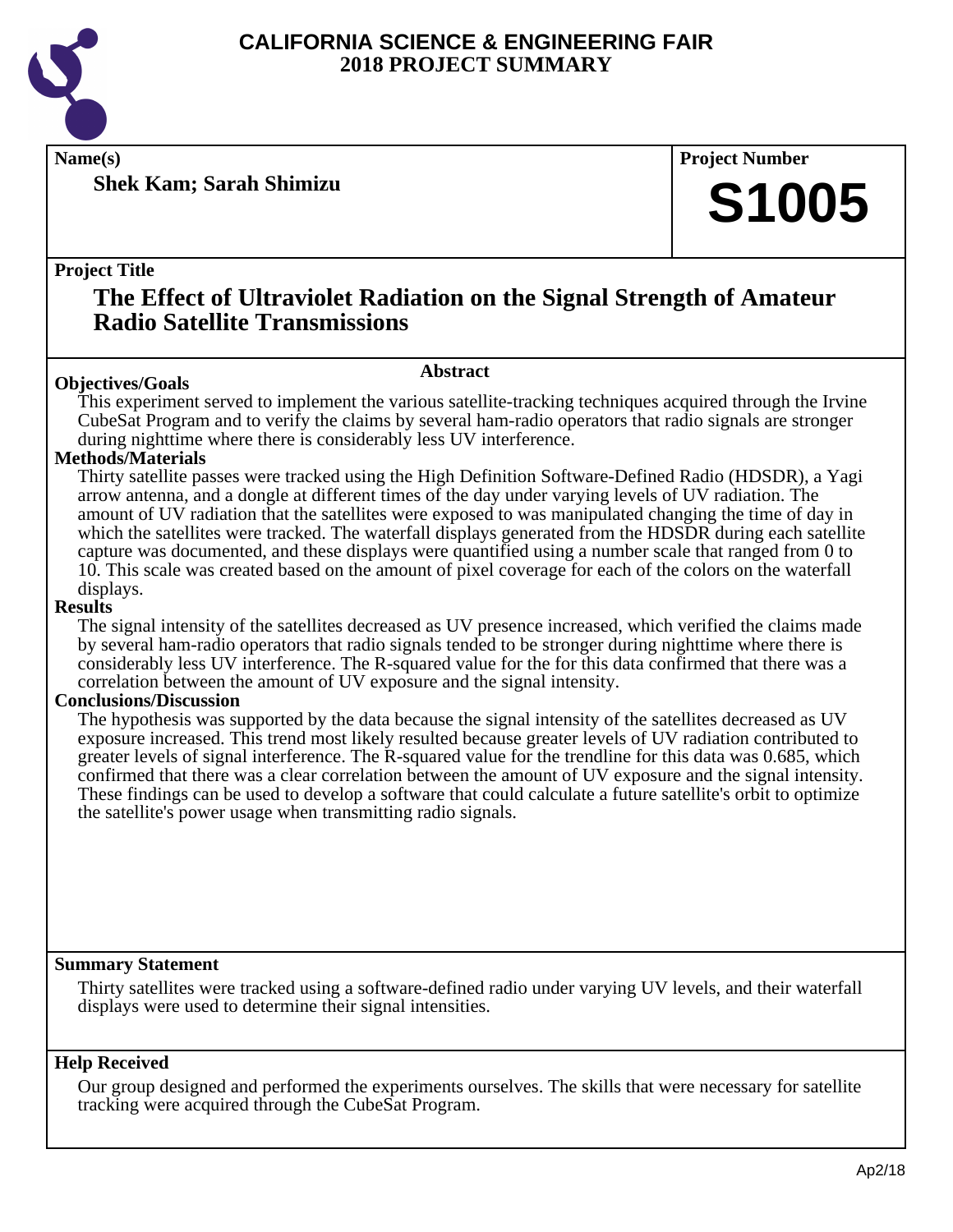

**Name(s) Project Number**

**Jacob Y. Kim-Sherman**

#### **Project Title**

# **Optimizing Microwave Field Profile for a Quantum Sensor**

#### **Objectives/Goals**

#### **Abstract**

Magnetic field sensing is a powerful technique that allows for non-invasive measurements of magnetic structure. For example, magnetic resonance imaging (MRI) allows for non-invasive imaging of internal organs. An outstanding challenge is creating sufficiently strong and homogenous radio frequency (RF) magnetic fields to control the magnetic sensor. The objective is to improve a wide field magnet sensor by designing an RF waveguide that can produce stronger and more homogeneous magnetic fields than the current omega-shaped waveguide model.

#### **Methods/Materials**

The study tested two designs of RF waveguide: an omega-shaped waveguide (existing model) and a spiral waveguide (experimental model). Within the spiral condition, spirals with 3, 5, 7, and 12 loops were simulated. The homogeneity of the magnetic field was tested using the Comsol Multiphysics software. The strength of the magnetic field of each design was tested using the Sonnet software.

#### **Results**

Comsol simulations show that square-shaped spiral inductors produced more homogeneous magnetic field than the omega-shaped waveguides; Q-factors output by the Sonnet simulations show that spiral inductors produce stronger magnetic fields than omega-shaped waveguides. Increasing the number of loops of a spiral inductor led to a stronger magnetic field.

#### **Conclusions/Discussion**

These results support the theory that an inductor with a spiral design composed of many concentric loops of wire produces a stronger and more homogeneous magnetic field than a single loop of wire. Based on the simulations, a digital mask was created, and prototypes have been fabricated using contact lithography. The performance of the different designs will be tested on the Nitrogen-Vacancy center in diamond, the magnetic field sensor.

#### **Summary Statement**

I designed an inductor for use in magnetic field sensing that improved control relative to previous models.

#### **Help Received**

I set up and ran simulations using software provided by the lab of Professor Ania Jayich in the UCSB Department of Physics. PhD student mentor Claire McLellan fabricated the prototypes in a cleanroom based on my design, and explained basic principles of magnetic field sensing.

**S1006**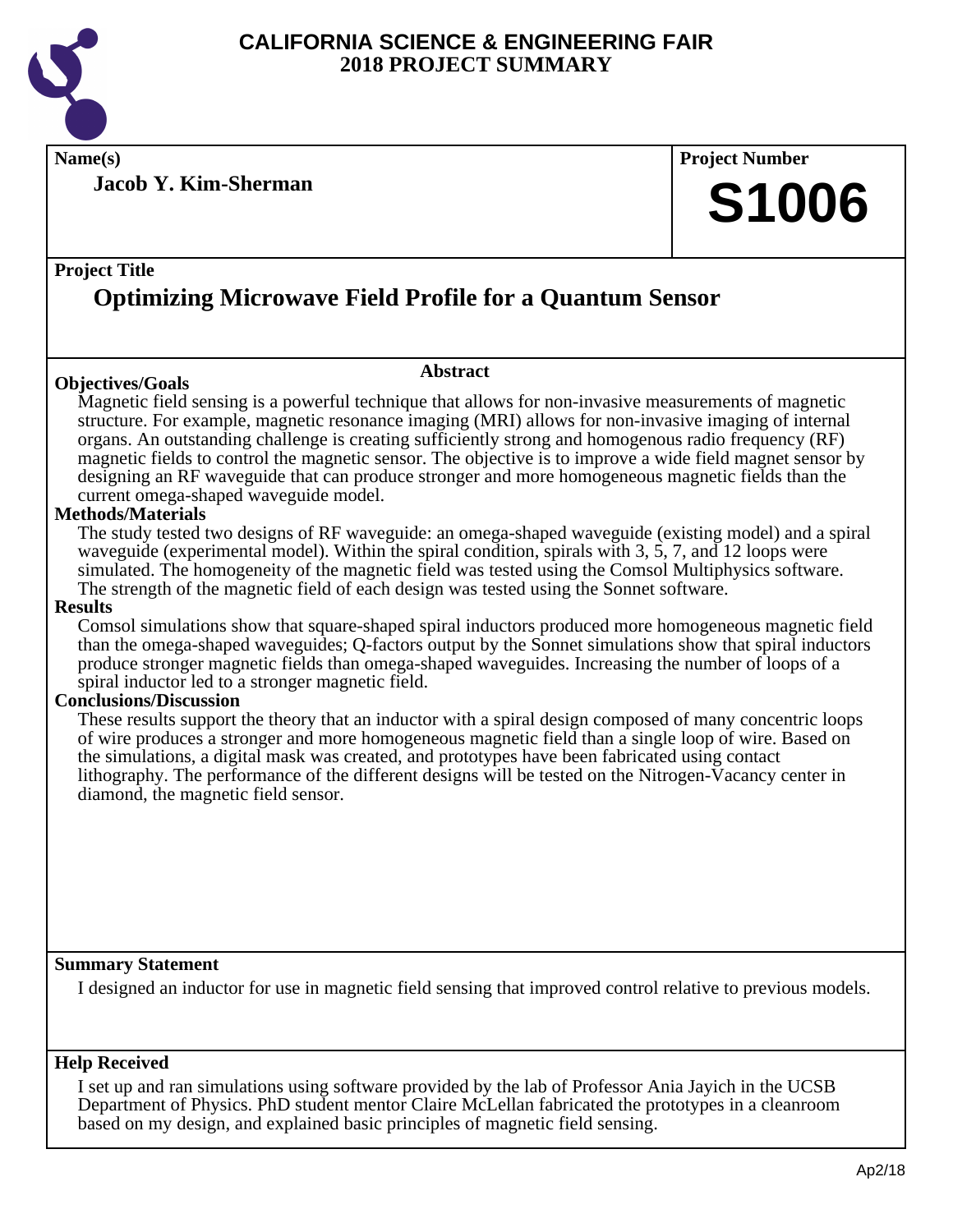

**Jonathan Ko; Abhi Upadhyay**

**Name(s) Project Number**

# **S1007**

#### **Project Title**

## **Power Outlet Adapter to Autonomously Reduce Standby Power Losses Using Machine Learning**

#### **Abstract**

**Objectives/Goals** Standby power, the power consumed by appliances that are plugged in but not in active use, wastes an estimated 23% of residential electricity. Existing methods to reduce standby power (unplugging, powerstrips, timers, and remote-controlled outlets) are inefficient due to human negligence. Using machine learning, this project proposes an autonomous power outlet adapter for reducing standby power waste.

#### **Methods/Materials**

The adapter was built with an Arduino Uno, a current sensor, a relay module, and an outlet switch. A machine learning algorithm was trained to determine whether an appliance is on standby. The adapter was designed to disconnect an appliance when it is on standby, periodically reconnecting to "check" if the appliance needs to wake up (disconnecting again if still on standby). The adapter was tested by measuring the standby energy consumed by a speaker playing intermittent audio over four hours both with and without the adapter.

#### **Results**

The adapter saved 61.4% of standby energy with 14-second intervals between checks. Increasing the interval between checks saves more energy, but also delays wake-up time. "Checking" every 10 seconds(s), 20s, 30s, 40s, 50s, or 60s would save 34.5%, 67.2%, 78.2%, 83.6%, 86.9%, or 89.1% of the speaker's expended standby energy, respectively.

#### **Conclusions/Discussion**

The adapter design can successfully reduce standby power waste with the tradeoff of delayed wake-up time. If implemented universally, the adapter is projected to reduce household energy consumption by up to 20% (60-second checking), saving \$16.9 billion in the US yearly. The estimated reduction in US carbon emissions is equivalent to that of 45 coal plants.

#### **Summary Statement**

We designed, built, and tested a power outlet adapter that effectively eliminates up to 89.1% of standby power losses by detecting whether an appliance is on standby or in active use and disconnecting or reconnecting from power accordingly.

#### **Help Received**

None. We designed, built, and tested the adapter ourselves.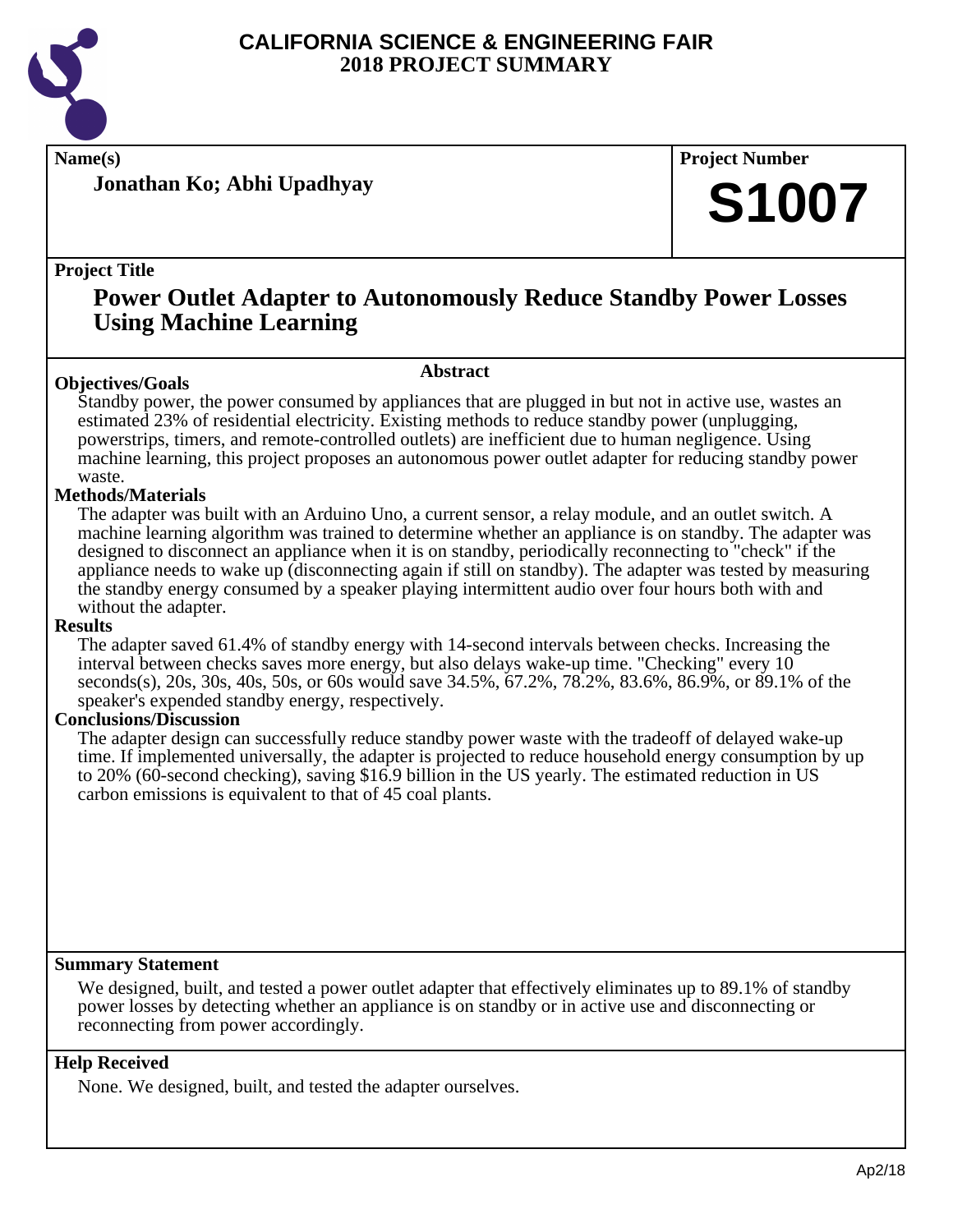

**Name(s) Project Number Nitya V. Kotha**

# **S1008**

#### **Project Title**

# **Artificial Pancreas for Continuous High Blood Glucose Levels**

#### **Objectives/Goals**

To recreate the pancreas and its function in the body in an artificial way to mimic the delivery of insulin for continuous high glucose levels without the need to monitor levels; making an integrated pump with a conductivity sensor that will detect changes in pH and immediately act to neutralize it.

**Abstract**

#### **Methods/Materials**

I built a closed-loop circuit that would turn on and off a pump according to pH levels sensed by a homemade conductivity sensor. I represented the process of an actual insulin pump by using an acid/base reaction. First, I normalized the pump to stop in a neutral solution. My first test was to see if the pump would turn on in the basic solution and add in the vinegar, causing the pump to turn off. I did the same test two more times but instead added increments of baking soda to the solution, representing continuous high blood glucose levels.

#### **Results**

Applying it to the real situation, the baking soda solution representing the high glucose levels and the vinegar representing the insulin shows that this basic prototype is partially successful. The first test was not very reliable as the sensor didn't detect the minor change in pH due to its logarithmic measurements. The second test, it took time for the sensor to detect the change and turn on; an average of 3 mL of vinegar pumped in every time.

#### **Conclusions/Discussion**

The experiment proved to be partially successful and did accomplish my goal although with some minor errors. By comparing my observations and results from the continuous high glucose levels test to that of the control, I understood that there are many difficulties in ensuring the accuracy of the conductivity sensor and the pump to work together. This experiment serves as one step forward in approaching the great range of diabetic issues, being a macro-scale prototype of the artificial pancreas.

#### **Summary Statement**

To understand the difficulties behind the artificial pancreas, this project will be conducted to prototype a successful artificial pancreas, focusing on continuous high blood glucose levels.

#### **Help Received**

I created the circuit design and the method of testing and was given an explanation of the circuit by the physics teacher.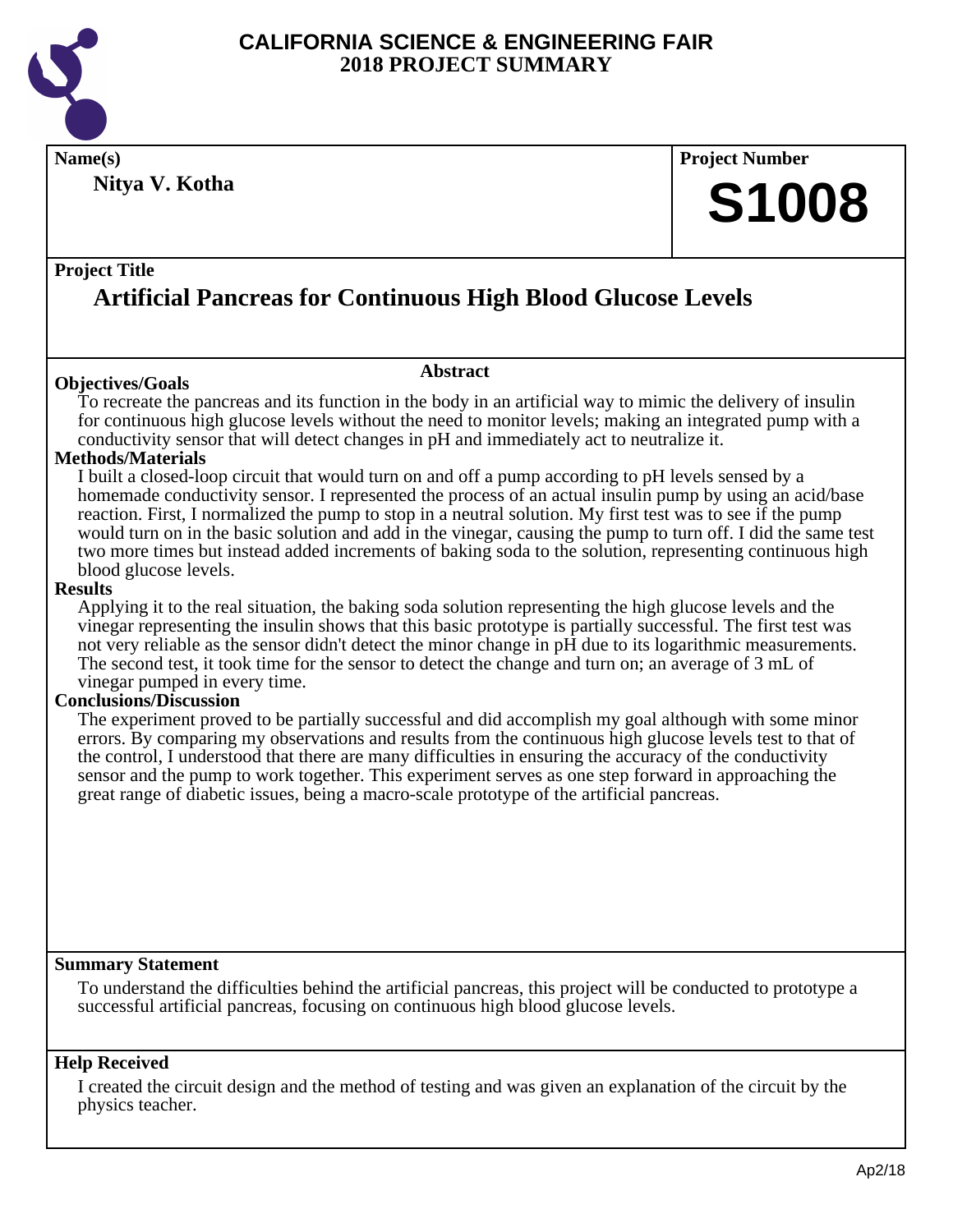

**Name(s) Project Number**

**Andrew T. Land**

# **S1009**

#### **Project Title**

# **Light on the G String: Novel Optical Pickup for Electric Cello**

#### **Objectives/Goals**

The goal of this project is to develop and demonstrate an electric cello utilizing novel optical sensors directly monitoring the vibrations of each of the cello strings independently. The tone from each string can be independently processed in real-time giving unique flexibility for musical experimentation and performance on the opto-electric cello.

**Abstract**

#### **Methods/Materials**

The prototype began as a basic beginner cello. Novel optical sensors were designed, major structural surgery performed, and custom electronics designed. The optical sensor is a dual-segment photodiode placed close to the string. This is illuminated by a laser diode, with the string casting a shadow on the sensor. The differential signal across the photodiodes is proportional to the string displacement, independently digitized and read into a computer for real-time processing.

#### **Results**

The optical sensors have been evaluated for frequency response and distortion characteristics relevant to the specific application of cello performance. Various processing options have been explored: transposing individual strings for different cello tunings; harmonically adjusting string tone; weird and wonderful distortions for novel applications. Frequency spectrum analysis of signals recorded from a high quality cello are compared with raw and processed tones from the opto-electric cello.

#### **Conclusions/Discussion**

An opto-electric cello based on novel optical sensors independently monitoring each of the strings, with real-time computer audio processing, has been successfully developed. The power and flexibility of monitoring each cello string independently with these optical sensors and electronics offers a significant new range of capabilities for cello performance.

#### **Summary Statement**

An opto-electric cello based on novel optical sensors independently monitoring each of the strings, with real-time computer audio processing, has been successfully developed.

#### **Help Received**

My dad subsidized the necessary materials, helped me with the data acquisition and the poster graphics.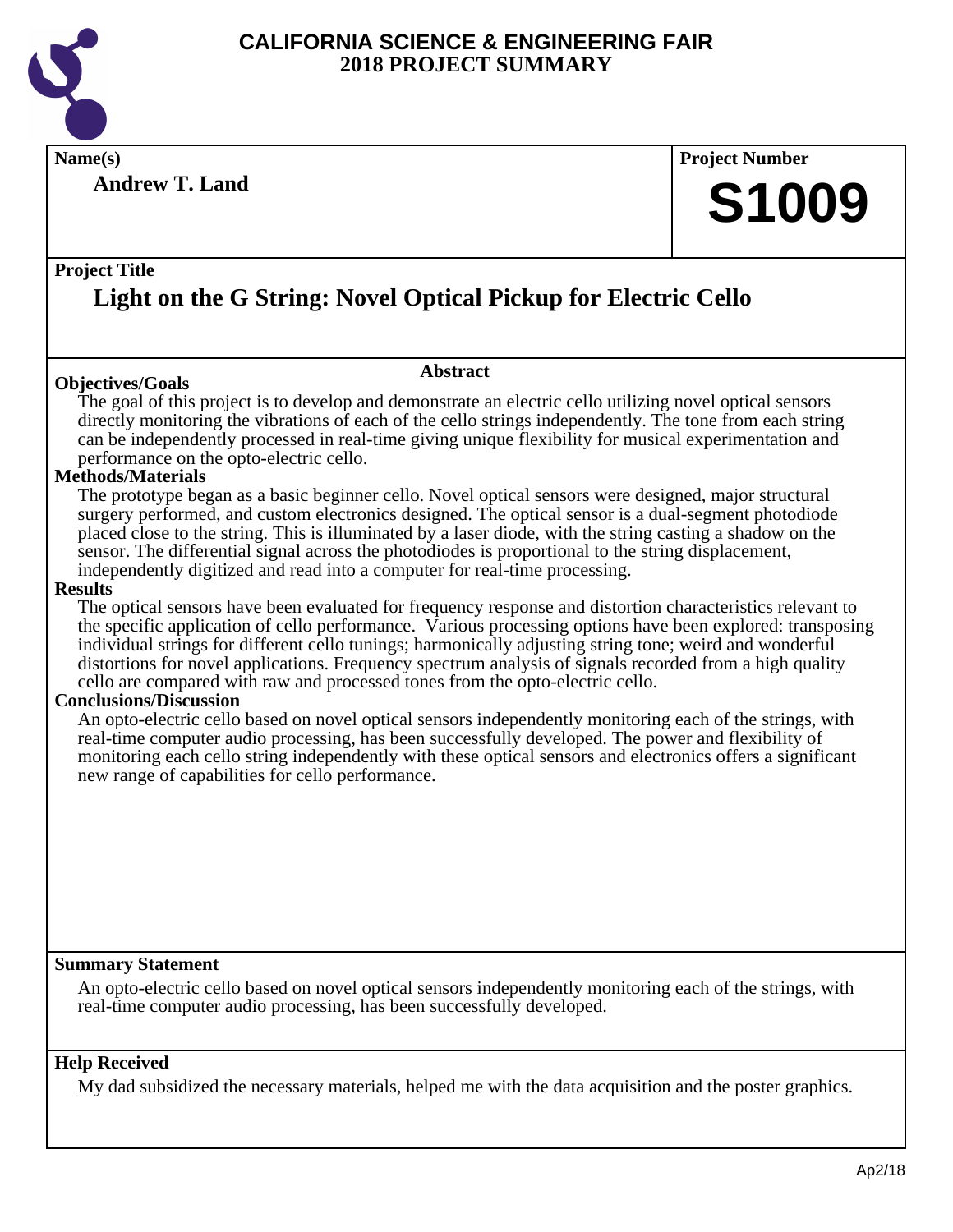

**Name(s) Project Number**

**Farid A. Manshaii**

**S1010**

#### **Project Title**

# **Harnessing Energy Out of Thin Air**

#### **Objectives/Goals**

The objective of this experiment is to find a cleaner source of energy which would have no harmful by-products and an efficiency rating of approximately 98.9%.

**Abstract**

#### **Methods/Materials**

In this experiment, I required a circuit board, ceramic capacitors, electrolytic capacitors, Germanium crystal diodes, Tesla capacitors, neon sign transformer, solder, soldering iron, computer fan, gallium, indium, isopropyl alcohol, glass tubes, liquid cooling system, momentary switch, and 10-18-gauge copper wire.

#### **Results**

The experiment resulted in the accumulation and conversion of energy by utilizing Tesla capacitors and a crystal energy receiver. This resulted in a cleaner form of energy which would not have any byproducts. The crystal energy receiver I designed is capable of accumulating electromagnetic energy from 10^24 hertz to 10^5 hertz. This sanctions it to absorb solar radiation and with the avail of Tesla capacitors, it is capable to absorb a more sizably voluminous quantity at a given time. This fortifies my hypothesis and ergo has proven it right.

#### **Conclusions/Discussion**

I have concluded that when utilizing a crystal energy receiver and Tesla capacitors, I can engender an unsullied source of energy. This would sanction people to have a cleaner source of energy. With this technology, people can live in a wireless world as envisioned by Nikola Tesla.

#### **Summary Statement**

In my experiment, I was capable of modifying the design of a crystal energy receiver to harness energy throughout the entire electromagnetic spectrum and then converted the energy with Tesla capacitors so it would be safe for humans.

#### **Help Received**

I built this reactor through the inspiration of my AP Chemistry and Honors Biology teacher. I consulted them extensively in the materials required to complete the project and create an insulated chamber to hold the electromagnetic energy. I also collaborated with the Northrop Grumman FAB LAB to create a shell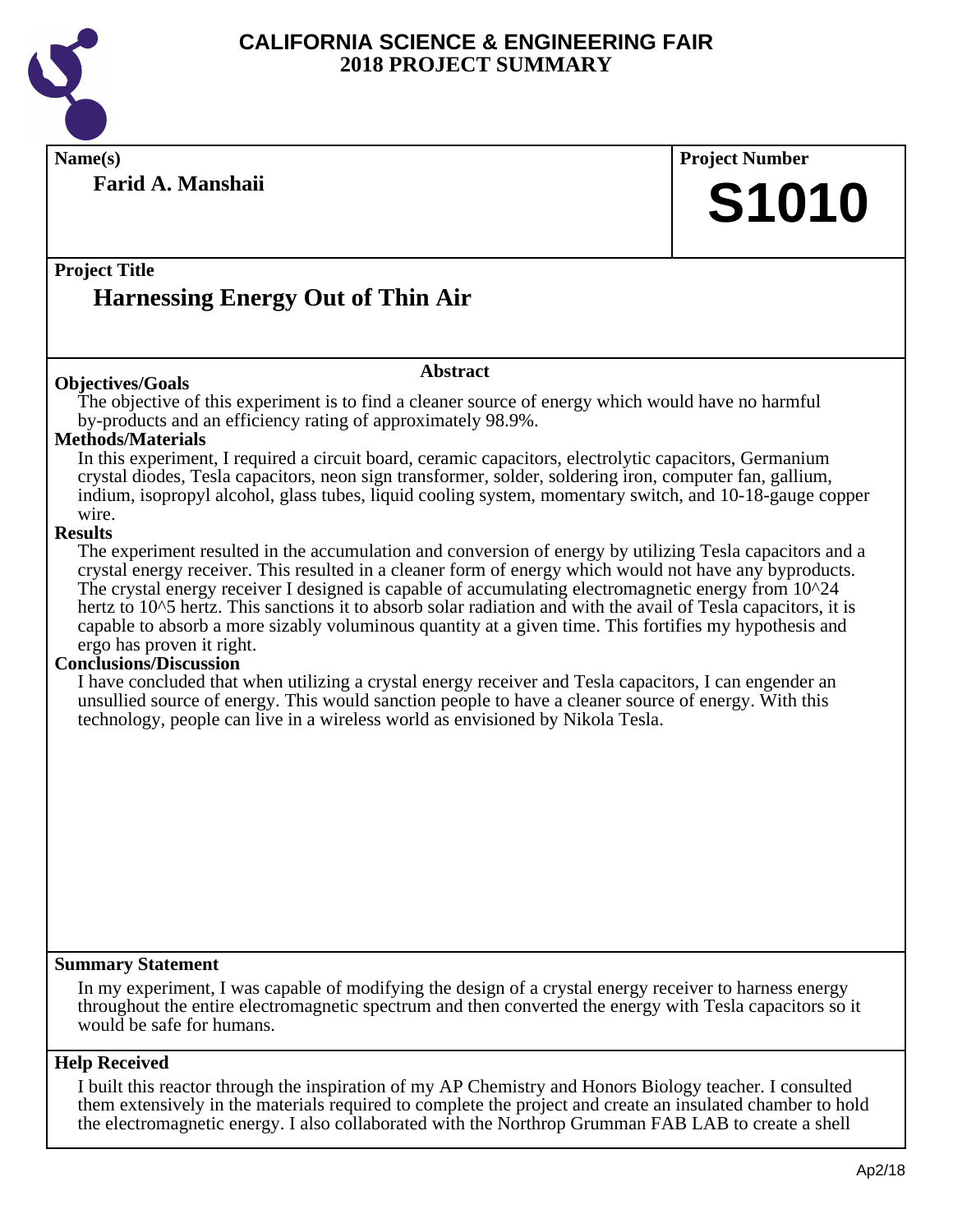

**Sina Moshfeghi**

# **Name(s) Project Number S1011**

#### **Project Title**

# **Intelligent Repeater for Fifth Generation (5G) Cellular Networking**

#### **Objectives/Goals**

#### **Abstract**

Next generation 5G cellular networks are expected to provide orders of magnitude improvement in data rates and capacity by using higher millimeter wave frequencies. However, millimeter wave signals require a direct path between a transmitter and receiver because of much higher path loss and absorption, as compared to 4G signals. The objective of this project was to determine whether a novel beamforming repeater can be built that could amplify and actively reflect the millimeter waves to solve this problem, and to predict how an intelligent repeater would function in a physical environment.

#### **Methods/Materials**

The very first 5G repeater with narrow beams was designed and built using millimeter wave phased arrays, radio frequency modules, and two printed circuit boards. Experiments were performed where a source transmitter had its direct path to the final destination receiver blocked. The experiments used the repeater to actively reflect the signal and provide an indirect path to the destination. The end receiver was connected to a spectrum analyzer which displayed the received signal. System software simulations were also carried out through MATLAB.

#### **Results**

The experiments demonstrated that with the use of the repeater the signal transmitted by the source was received at the destination, whereas without the repeater no signal was received. Software simulations for adding repeaters to a cell area demonstrated increased coverage, higher realized capacity, and a lower price per bandwidth as compared with the small cell alternative.

#### **Conclusions/Discussion**

The experiments and simulations showed that beamforming repeaters can improve the coverage and capacity of 5G networks by amplifying and redirecting signals. Repeaters can also reduce the installation time and cost of implementing 5G networks because they eliminate the need for installation of optical fiber. Based on these conclusions, fifth generation intelligent repeaters are the least time consuming and most cost effective method of implementing 5G networks in our physical environment.

#### **Summary Statement**

In order to make the deployment of next generation cellular (5G) networks feasible, faster, and cost effective, the very first 5G repeater was designed, built, and tested.

#### **Help Received**

I designed and built the 5G repeater by myself. Sam Gharavi who is a Systems Engineer at Movandi granted me access to professional equipment and helped me understand the functions of a Radio Frequency Module.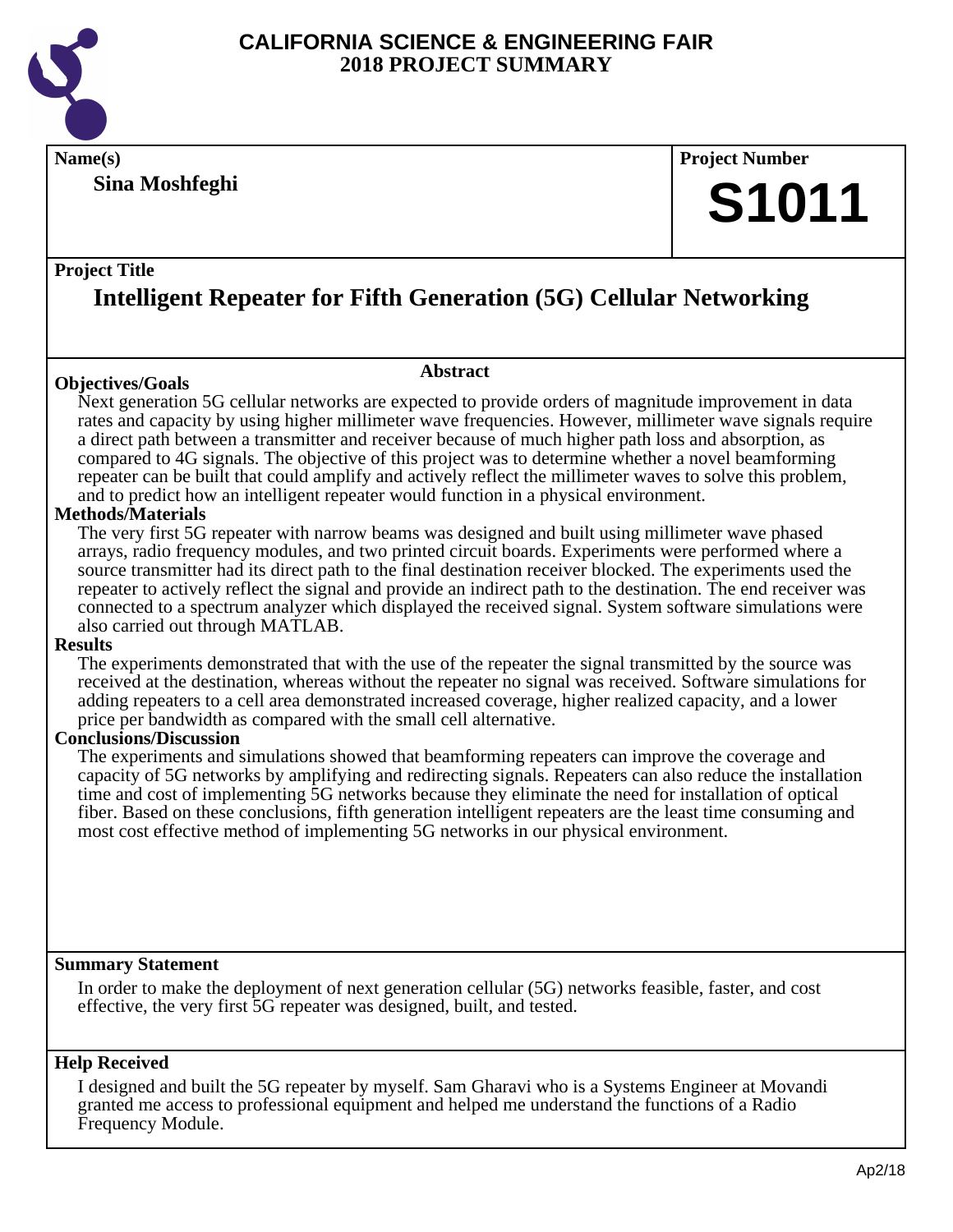

**Michelle M. Nazareth**

**Name(s) Project Number**

# **S1012**

#### **Project Title**

### **ASD Alert 2: A User Friendly Wireless App to Mitigate Oncoming Autistic Episodes**

#### **Abstract**

**Objectives/Goals** The objective of this project was to program a mobile application that monitors biometrics of individuals with Autism Spectrum Disorder (ASD) by analyzing heart rate data, alerting caretaker, and playing music. The objective was also to make the device more practical and user friendly by using wireless technology.

#### **Methods/Materials**

This project used MIT App Inventor 2 with the Bluetooth LE library. It required a Bluetooth HR monitor and an android phone to run the application. I developed a program that automatically connects to a chosen Bluetooth monitor, reads, analyzes and graphs data, sends a text, and plays music. The user can customize information in the user interface.

#### **Results**

The app worked without issues for 11 out of 14 participants. For the participants that the app collected data on without issues, all aspects of the objective were met. The ASD Alert 2 app was able to store user inputs (child name, emergency information, heart rate sensor, music choice. and average heart rate). In addition, my app integrated user input, analyzed live heart rate data, compared to threshold, graphed the data, played and stopped music, and sent an alert in a timely manner.

#### **Conclusions/Discussion**

My app met my objective because it read and analyzed heart data based on user averages. It also graphed this data to provide a visual representation. My app played music and sent out a timely alert through a SMS text. The app I built has also been an improvement from last year's edition. Because it is wireless the app provides a practical entry into the real world and can be easily carried around. In addition, the app has more user entered choices than my device last year.

#### **Summary Statement**

I created a wireless app that is able to detect autistic episodes by tracking heart rate, analyzing the data, and using user entered information.

#### **Help Received**

Ms. Cristie Kirlin from Kirby School was my project advisor. I worked with Mr. Williams to understand the basics of code in my experiment.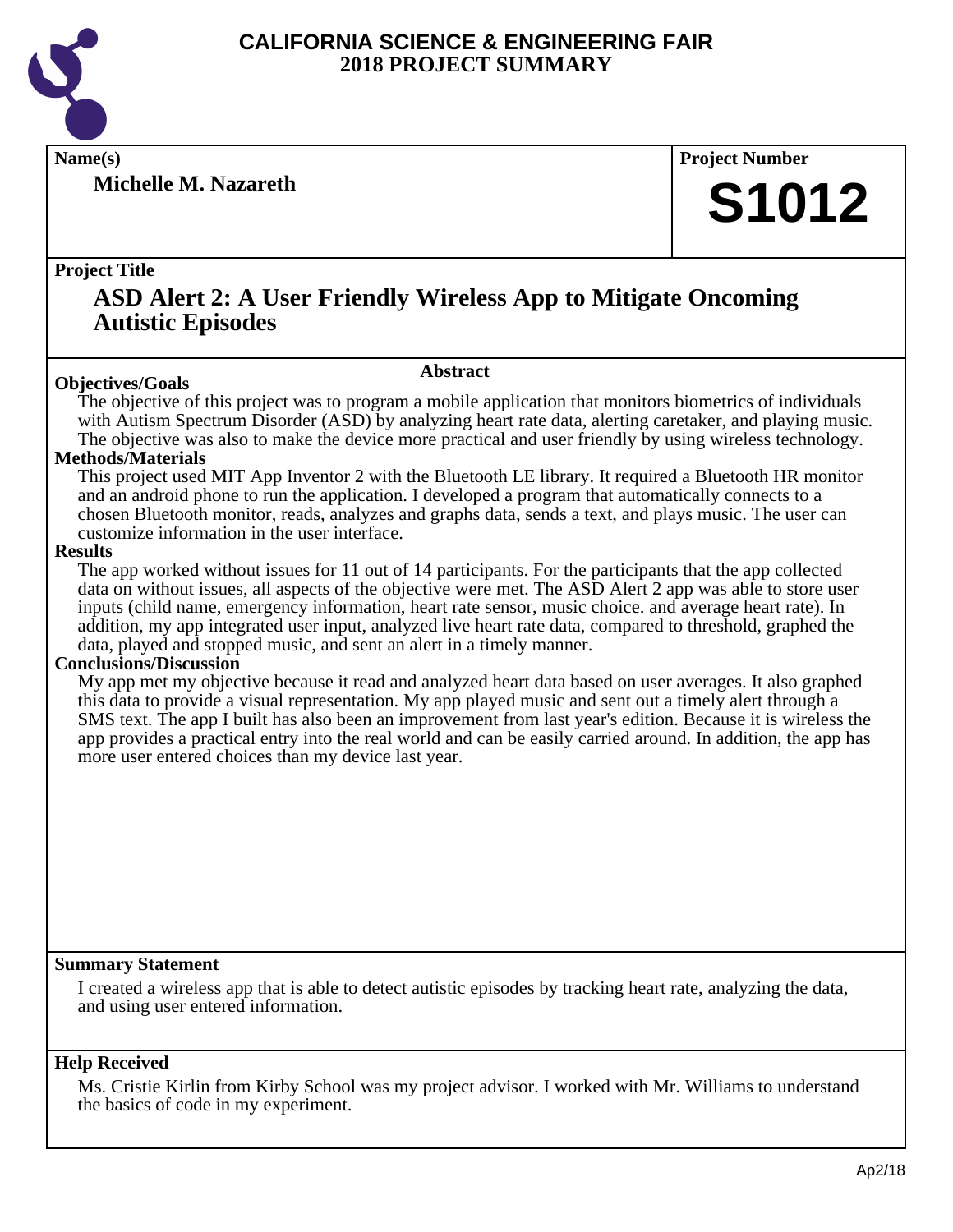

| Name(s)                                                                                                                                                                                                     | <b>Project Number</b> |
|-------------------------------------------------------------------------------------------------------------------------------------------------------------------------------------------------------------|-----------------------|
| Diantha T. Ngo                                                                                                                                                                                              |                       |
|                                                                                                                                                                                                             | <b>S1013</b>          |
|                                                                                                                                                                                                             |                       |
| <b>Project Title</b>                                                                                                                                                                                        |                       |
| <b>A Biomedical Application to Smart Textiles</b>                                                                                                                                                           |                       |
|                                                                                                                                                                                                             |                       |
| <b>Abstract</b>                                                                                                                                                                                             |                       |
| <b>Objectives/Goals</b>                                                                                                                                                                                     |                       |
| The objective of this project is to create a shirt that possesses the ability to monitor and display one's heart<br>rate and body temperature.                                                              |                       |
| <b>Methods/Materials</b>                                                                                                                                                                                    |                       |
| Materials used were a t-shirt, electrically conductive thread, an LED light, a lithium ion battery, a pulse                                                                                                 |                       |
| sensor, the LilyPad Simblee BLE, a lithium ion battery charger, and the LilyPad FTDI Basic Breakout.<br>The LilyPad was programmed through the Arduino interface with a code that would collect heart rate, |                       |
| through a pulse sensor soldered to the LilyPad, and temperature, and display heart rate on an LED and                                                                                                       |                       |
| temperature on a phone app. The Lilypad and LED were sewn onto the t-shirt using electrically                                                                                                               |                       |
| conductive thread.<br><b>Results</b>                                                                                                                                                                        |                       |
| I was able to successfully create a shirt that could track the heart rate and temperature of the wearer,                                                                                                    |                       |
| meeting my original goal.                                                                                                                                                                                   |                       |
| <b>Conclusions/Discussion</b><br>This shirt is fully functional, simple to use, comfortable, easy to take on and off, and can potentially be                                                                |                       |
| marketed as a health and lifestyle product for everyday use, or has purpose in a hospital setting. The                                                                                                      |                       |
| concept of smart textiles is versatile and highly useful and I wanted to use this project to showcase their                                                                                                 |                       |
| various properties.                                                                                                                                                                                         |                       |
|                                                                                                                                                                                                             |                       |
|                                                                                                                                                                                                             |                       |
|                                                                                                                                                                                                             |                       |
|                                                                                                                                                                                                             |                       |
|                                                                                                                                                                                                             |                       |
|                                                                                                                                                                                                             |                       |
|                                                                                                                                                                                                             |                       |
|                                                                                                                                                                                                             |                       |
|                                                                                                                                                                                                             |                       |
| <b>Summary Statement</b>                                                                                                                                                                                    |                       |
| My project is a shirt that possesses the ability to monitor and display the heart rate and temperature of the                                                                                               |                       |
| wearer.                                                                                                                                                                                                     |                       |
|                                                                                                                                                                                                             |                       |
| <b>Help Received</b>                                                                                                                                                                                        |                       |
| Received assistance from science teacher Mr. Jeff Adkins at Deer Valley High School in developing code<br>for project; science project materials paid for by Deer Valley Ace Academy                        |                       |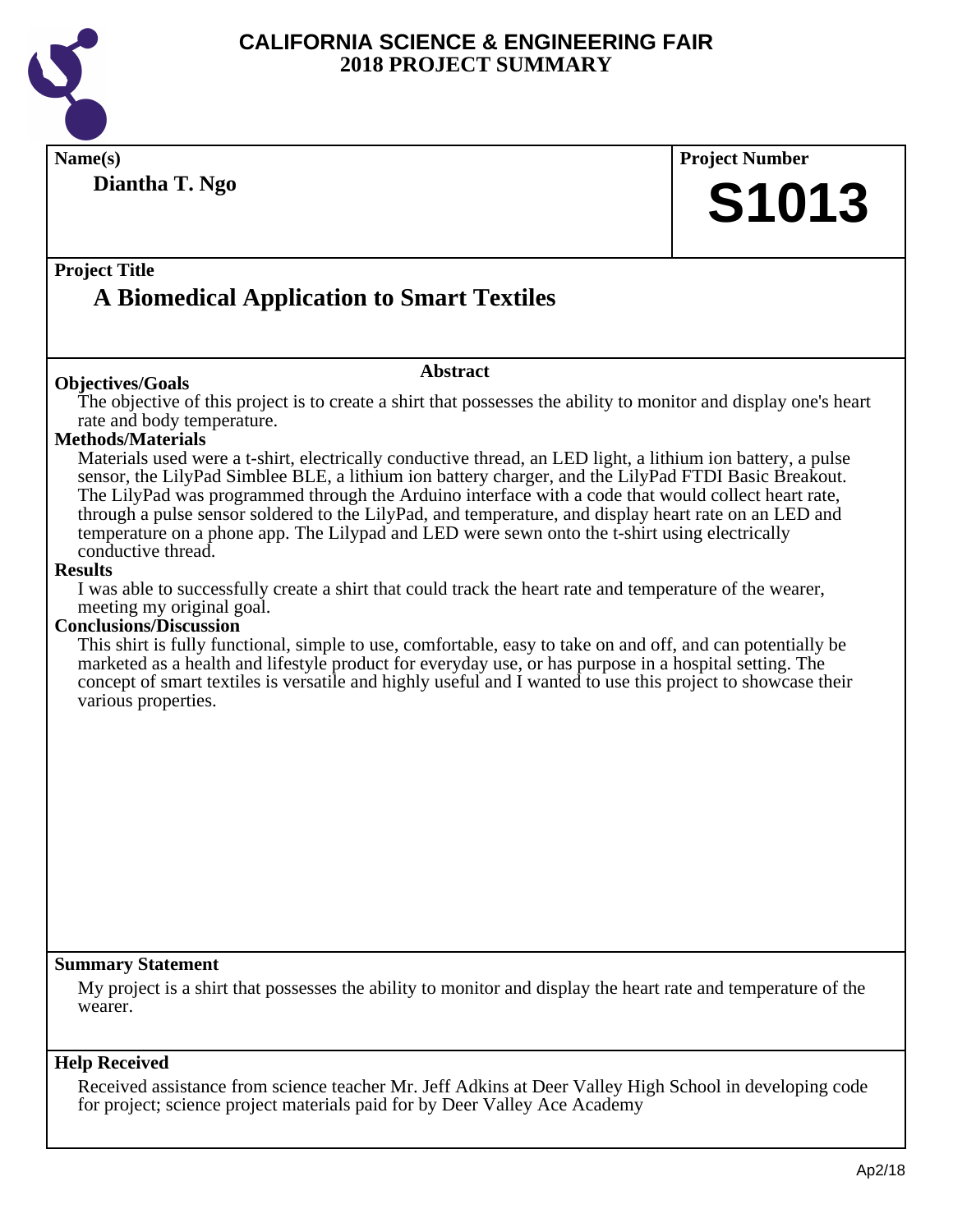

**Justin N. Quan**

**Name(s) Project Number**

# **S1014**

#### **Project Title**

## **Intelligent Switch Employing Modular Sensors for Improved Power Control with a Focus on Energy Efficiency**

**Abstract**

### **Objectives/Goals**

Electricity is often wasted when devices plugged into outlets are on when unused. Internet of Things (IOT) smart plugs and switches try to prevent this, but they require frequent monitoring, have limited applications, and actually waste energy themselves. It is especially difficult among groups like the elderly and those with disabilities to actively switch devices on and off. My objective is to combat these issues by creating an unobtrusive and power efficient Modular Sensor Switch (MSS) that gathers data from its surroundings using sensor modules to autonomously switch the power of appliances, giving everyone, including groups like the elderly and people with disabilities, more control over their electronics.

#### **Methods/Materials**

The MSS uses the Arduino Pro Mini and an HC-06 Bluetooth module to switch a mechanical relay; I included 2 public online Arduino libraries for 2 of the sensors in my Arduino program. The 6 sensor modules that I used detect light, motion, gas, IR signals, temperature & humidity, and sound. To interface with the MSS via Bluetooth, I created an app in Android Studio, and I made the schematic in Fritzing before soldering my custom circuit. I used Autodesk Fusion 360 to design the enclosure with CAD, Cura 3 to slice it, and an Ultimaker 2 to 3D print it. To measure the MSS power use, I powered the MSS in different setups with a variable PSU at 5V and recorded the current draws. To measure the accuracy of each sensor, I induced trigger events and recorded how often the MSS recognized them.

#### **Results**

The MSS with no sensor uses 55mW, or 3.66% of the 1.5W by the Wemo Smart Plug, when the relay is open and 380mW, or 19% of the 2W by the Wemo, when the relay is closed. The average sensor accuracy is 93.4%. Each of the sensors only increased the power consumption by 0-5 mW except for the MQ-2 smoke sensor, which uses about 655 mW.

#### **Conclusions/Discussion**

Although I could use Bluetooth 4.0 or a latching relay to save even more power, I demonstrated that the MSS model still saves significantly more energy than IOT devices in a variety of applications. The MSS makes it so that people including the elderly and those with disabilities have more power control without consuming much power itself. From start to finish, I fully designed an automated switch that outperforms industry smart plugs in low energy consumption by more than 25 times in its open state while possessing a plethora of applications.

#### **Summary Statement**

I created a power efficient Modular Sensor Switch that autonomously controls AC outlets with sensor modules to afford accessible power control to people while conserving energy in numerous applications by making outdated technology "smart".

#### **Help Received**

I designed and created every component of the project -the 3D printed enclosure, the electrical board, the Arduino program, and the Android app- myself. I taught myself online how to program in Android Studio and the Arduino IDE and how to use Cura for slicing, Fritzing for schematics, and Fusion 360 for CAD.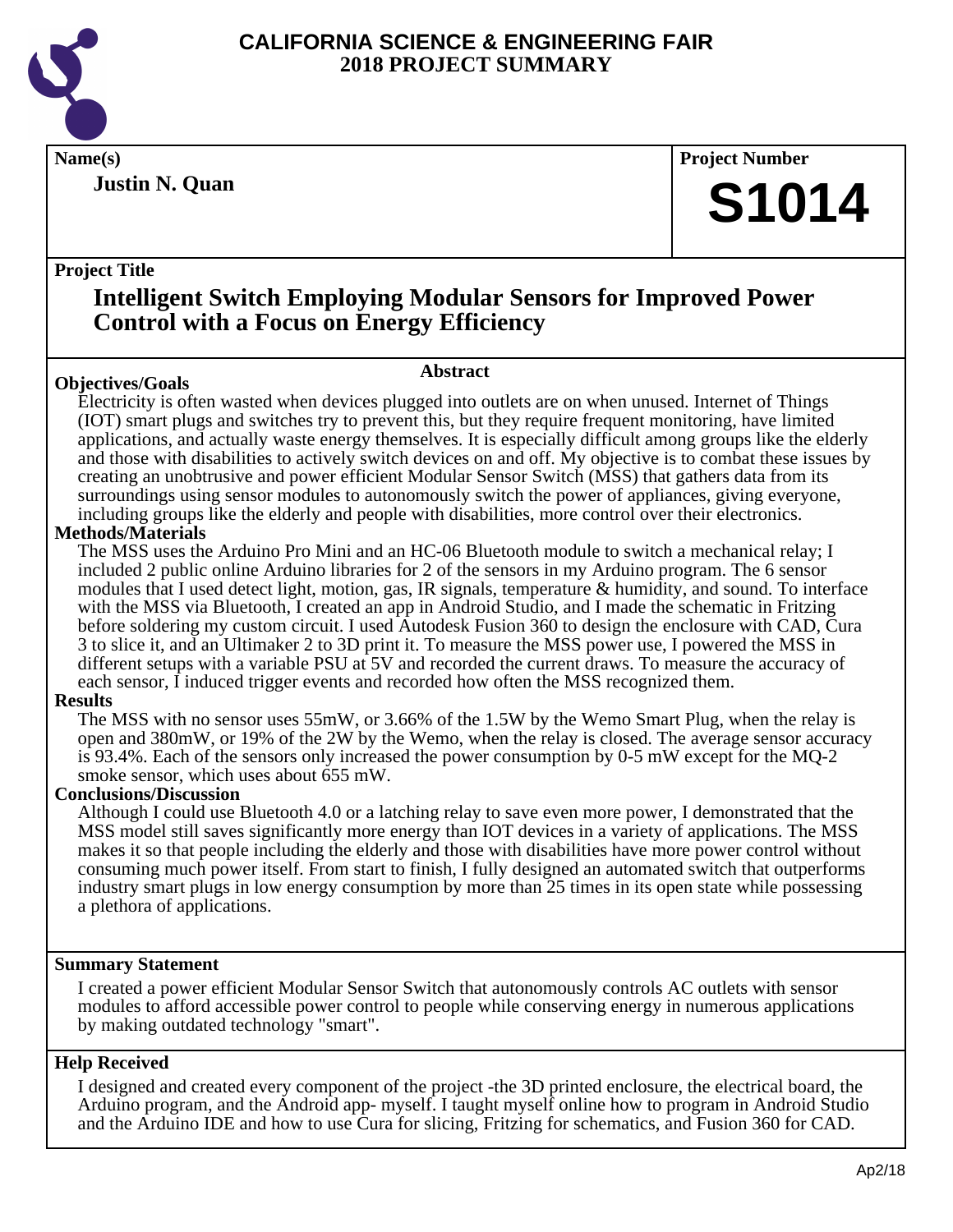

**Ronak Roy**

**Name(s) Project Number**

# **S1015**

#### **Project Title**

### **Smartphone Controlled Portable Phoropter Powered by Variable Focal Length Liquid Lens**

#### **Abstract**

**Objectives/Goals** A phoropter is a large, expensive device that has sets of precisely machined lenses that are used to subjectively determine which eyeglass prescription provides the clearest vision. The goal of this project was to develop a cheaper, portable device to accurately determine the degree of spherical correction for eyeglass prescriptions.

#### **Methods/Materials**

Liquid Lens and Driver IC, Arduino, Smartphone, Static Lenses, 3D Printer, Laptop with Xcode, Solidworks, and Arduino Create. A liquid lens, which changes focal length in response to an applied voltage, was used. The Arduino board was wired to the Liquid Lens Driver IC, and I programmed a C++ script that provides I2C commands to direct the applied voltage in response to wireless calls to a custom-implemented REST API. I programmed an app for the smartphone that runs the algorithm to zero in on the prescription by displaying pairs of lens powers and allowing the user to select which of the two is clearer with push-button input. The smartphone also displays a LogMAR visual acuity chart to give a point of reference for subjective clarity. An array of lenses was designed in order to project the test chart to a virtual image at optical infinity.

#### **Results**

The sample data provided the following linear regression:

(Official Prescription Power in Diopters) =  $0.3235$  \* (Final Lens Voltage) - 17.8150

with  $R^2 = 0.8350$  for the 26 eyes tested and compared against a refraction officially done by a phoropter. **Conclusions/Discussion**

The test results yielded a relatively large  $R^2$  value of 83.50%, meaning over 80% of the relationship between final lens voltage and the actual spherical equivalent was accounted for by the regression line. This strongly supports the hypothesis that the final lens voltage can be used to determine the spherical eyeglass prescription.

#### **Summary Statement**

I incorporated a voltage-controlled liquid lens, an Arduino, and a smartphone to create a portable, inexpensive device to effectively replace a phoropter and provide eyeglass prescriptions.

#### **Help Received**

I designed, programmed, and built the prototype myself, at home. Dr. Shira Robbins of the UCSD Shiley Eye Center helped me understand the human eye.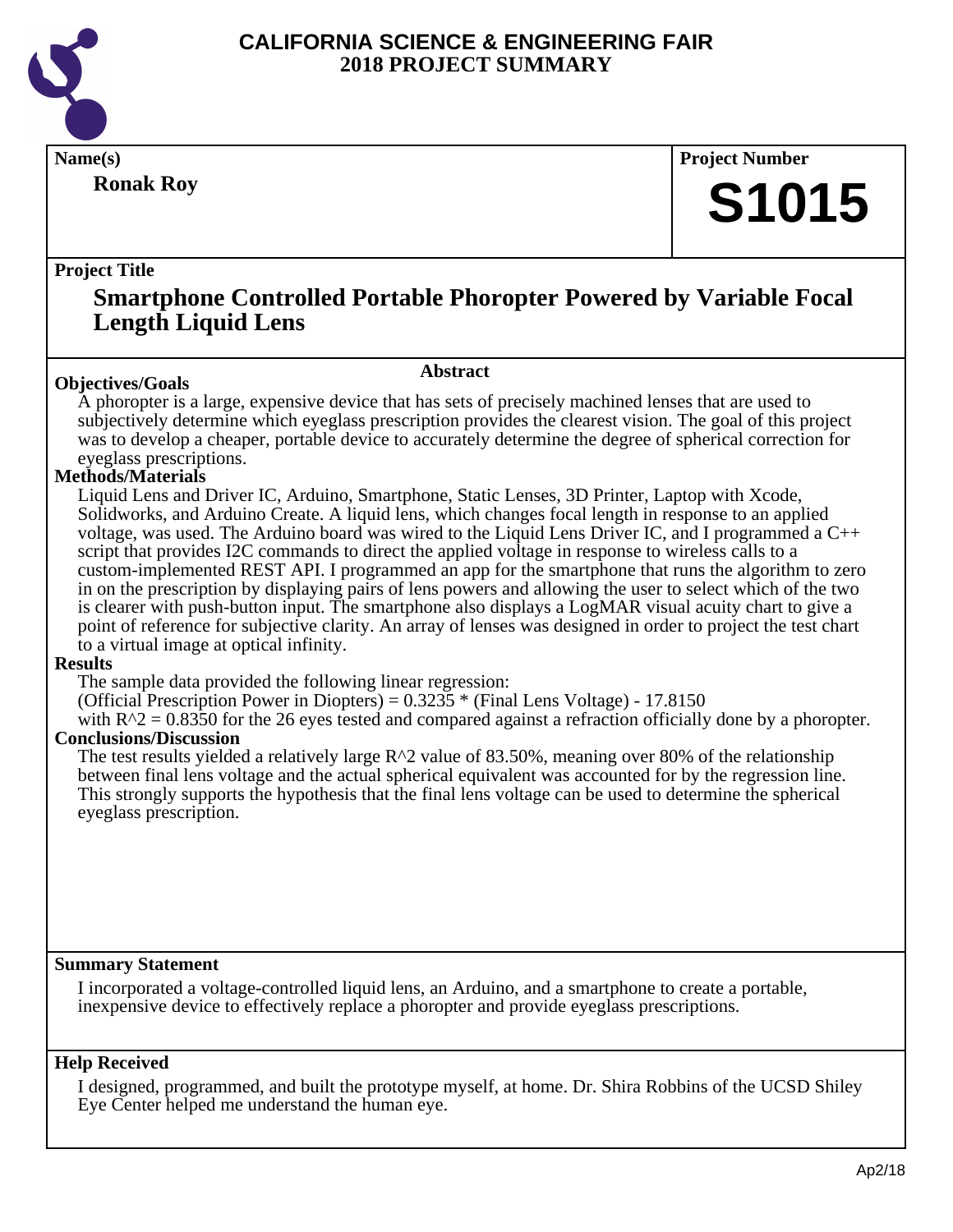

**Name(s) Project Number**

#### **Rahul Sharma**

# **S1016**

#### **Project Title**

# **Surgery Avoidance Using an Inductively Charged Pacemaker**

#### **Objectives/Goals**

The objective is a proof of concept to show if induction charging can be used on a pacemaker reliable, safe, and at what range to show if it is a better alternative than a surgical battery replacement. Another goal is to show the range the charge can go through with different materials in between to simulate the different densities inside the body.

**Abstract**

#### **Methods/Materials**

Using a Wireless Transmitter P9038-R-EVK, I paired it up with the Wireless Power Receiver P9025AC. Then power is given to the transmitter via cable so that it can create the oscillating magnetic field. I created a pulse generating circuit from a common breadboard, wires, resistors, capacitors, and an IC-555 chip. This served as the replacement for the circuits found in a pacemaker. After sautering the breadboard and receiver together I tested the range using multiple materials in between the charge to see how it affects the range. This was to simulate the different types of materials and densities the magnetic field had to pass through.

#### **Results**

The results were successful. With Air in between, the range of the prototype was 29 millimeters. This is impressive considering the top of the line induction chargers for their phones only have a range of at most 5 mm. I found that wet newspaper has a close density to flesh and skin, and the range of the wet newspaper was 21.5mm. The results show it can be used accurately with a good range to charge the pacemaker from the exterior, and the magnetic field can pass through with little to no resistance.

#### **Conclusions/Discussion**

The goal is to create a cheap and effective wireless charging pacemaker that can eliminate the need for surgery The data showed that even with wet newspaper (similar density to muscles and skin) the range was 21.5mm. According to the CEO of Groove Mobile, "Induction Charging is hundreds of times safer than making a cell phone call" In conclusion, this device has good range, is extremely safe, and reliable, and it is clear that surgery for the elderly every 5-10 years is not the way to go. The inductively charged pacemakers will save countless of lives that could otherwise be lost in a surgical battery replacement and saves the cost of the survey. In fact, if this technology were implemented in every single pacemaker right now, then we can save up to 70 billion dollars in medical expenses.

#### **Summary Statement**

I devised a way to charge the pacemaker from the exterior using a induction charger with a range of 29mm, which will save the costs, and lives of unnecessary surgery.

#### **Help Received**

I made the project myself I just needed parental help to purchase all the electronic components.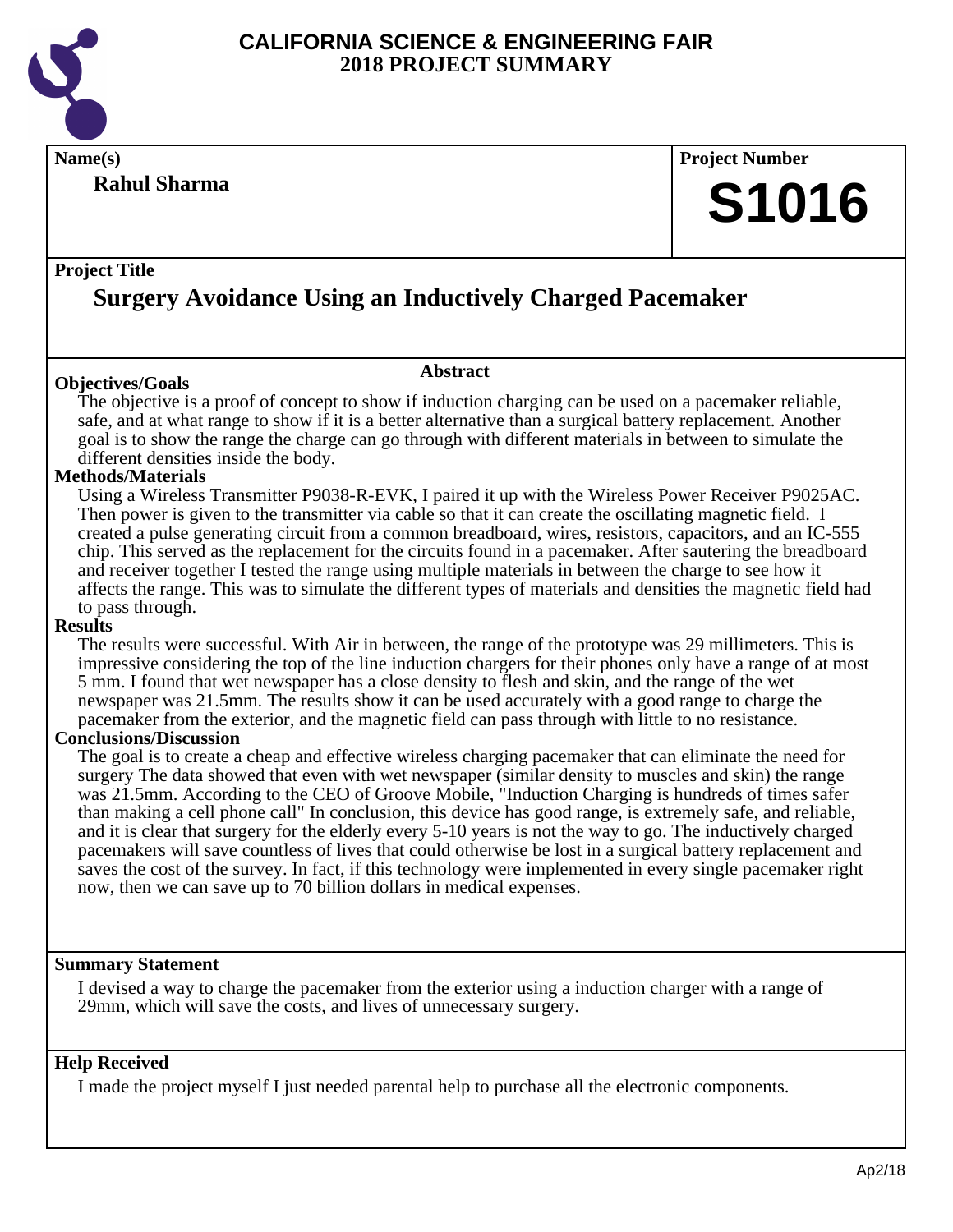

#### **Suhina Sharma**

#### **Name(s) Project Number**

# **S1017**

#### **Project Title**

### **Low Cost Device Utilizing Mathematical Modeling of Heat Loss from the Human Body for Prevention of Hypothermia**

### **Abstract**

**Objectives/Goals** The goal was to create a low cost heat loss measuring device using Arduino Uno kit that utilizes mathematical modeling of heat loss due to radiation, conduction, and convection in human body. The device assists in prevention of Hypothermia and performs proactive monitoring of lowering of human body temperatures. I was doing research on heat loss in human body and realized that there is no device that exists which can proactively monitor medical emergencies like Hypothermia.

#### **Methods/Materials**

Arduino Uno microcontroller, temperature sensor, cables, LED, and buzzer were used to build the device. Device tested on humans of different age groups under different ambient conditions with focus on elderly people. Accuracy tested with thermometer. Tests were done on healthy adults and kids in different environments and with different types of clothes to study the impact of clothing on heat loss.

#### **Results**

Multiple tests were performed with different variables to test accuracy. I took measurements of human body heat loss under different conditions. I did the tests on people with different ages with main focus on elderly people. Tests were done in conditions like home water tub, swimming pool, ocean water, and in snow conditions. This was to ensure sensors were giving accurate readings. Test results were validated using a thermometer to validate my test results.

#### **Conclusions/Discussion**

The device measured skin temperature as well ambient temperature in different weather conditions and calculated heat loss from human body in those conditions. I also created a threshold limit of 94 °F for skin temperature and the device alerted for anything under this limit. Device also alerted when heat loss from body was high. It met my design goals as it notified before the body temperature dropped to critical level and hence prevented triggering of Hypothermia. The device can be calibrated so that it can alert differently as per requirements.

I plan to extend the capabilities of device in future research work. I would like to make this device work using blue tooth technology so that you do not need any wires and the device works like a waist band. I also plan to build a mobile application that can be integrated with this device. One would get alerts along with other details on mobile application that can be used to prevent fatal events proactively.

#### **Summary Statement**

I created a low cost heat loss measuring device that utilizes mathematical modeling of heat loss due to radiation, conduction, and convection in human body that can help in prevention of fatal conditions like Hypothermia.

#### **Help Received**

I created and programmed the device myself. I researched on internet by watching videos and joining programming forums. My science teacher reviewed my findings.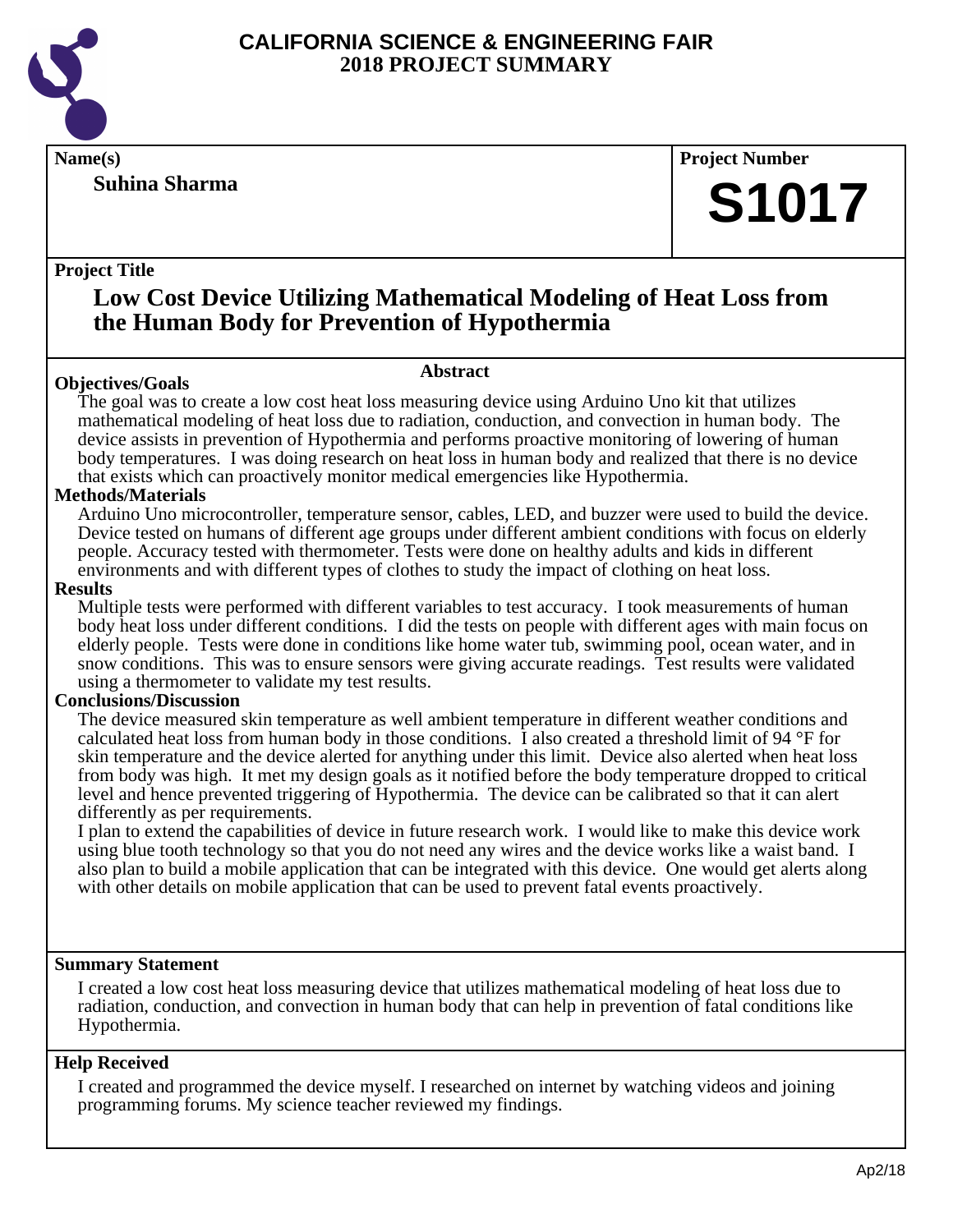

**Name(s) Project Number**

**Guo (Andrew) N. Sue**

# **S1018**

### **Project Title Drunk Driving Prevention Key (DDPKey)**

#### **Abstract**

The objective of this project is to create a key accessory that will hopefully reduce the incidents of drunk driving by preventing the key to be inserted into the ignition of the car when the alcohol level in the breath of the user is too high.

#### **Methods/Materials**

**Objectives/Goals**

The main components of the device consist of an alcohol gas sensor to sense the alcohol level in the surrounding air, a programmable IC chip to control all the components, a plastic sleeve that covers the blade of a key to prevent the key to be inserted into the ignition, and a solenoid to block and prevent the sleeve from moving. The concept behind this device is when the alcohol sensor detects a high level of alcohol, it tells the IC to stop the solenoid from retracting so that the sleeve cannot move, and therefore the key cannot be plugged into the the ignition of the car. If the alcohol level is at a normal level, then the solenoid is allowed to be retracted so the plastic sleeve covering the key blade will be able to move, letting the key able to be inserted in the ignition of the car.

#### **Results**

It had been tested with multiple types of liquor, including red wine, white wine, rice wine, and beer to see the reactivity of the device toward different types of liquor. It works best with the liquor that has the highest concentration of alcohol, but its performance with other types liquor is good enough for the objective.

#### **Conclusions/Discussion**

Using a alcohol sensor, a solenoid, a plastic sleeve, a programmable IC chip and a software script for the IC, a device is created that forces users to blow into this device in order to insert their car keys into the ignition. Therefore, many drunk drivers can be stopped before they attempt to start their car, reducing incidents of drunk driving.

#### **Summary Statement**

This project describes the creation and design of a key accessory that helps reduce the incidents of drunk driving.

#### **Help Received**

I did not receive any professional help. I searched the internet for inspiration to solutions when I encounter a problem and my parents helped with purchasing parts and provided some feedback.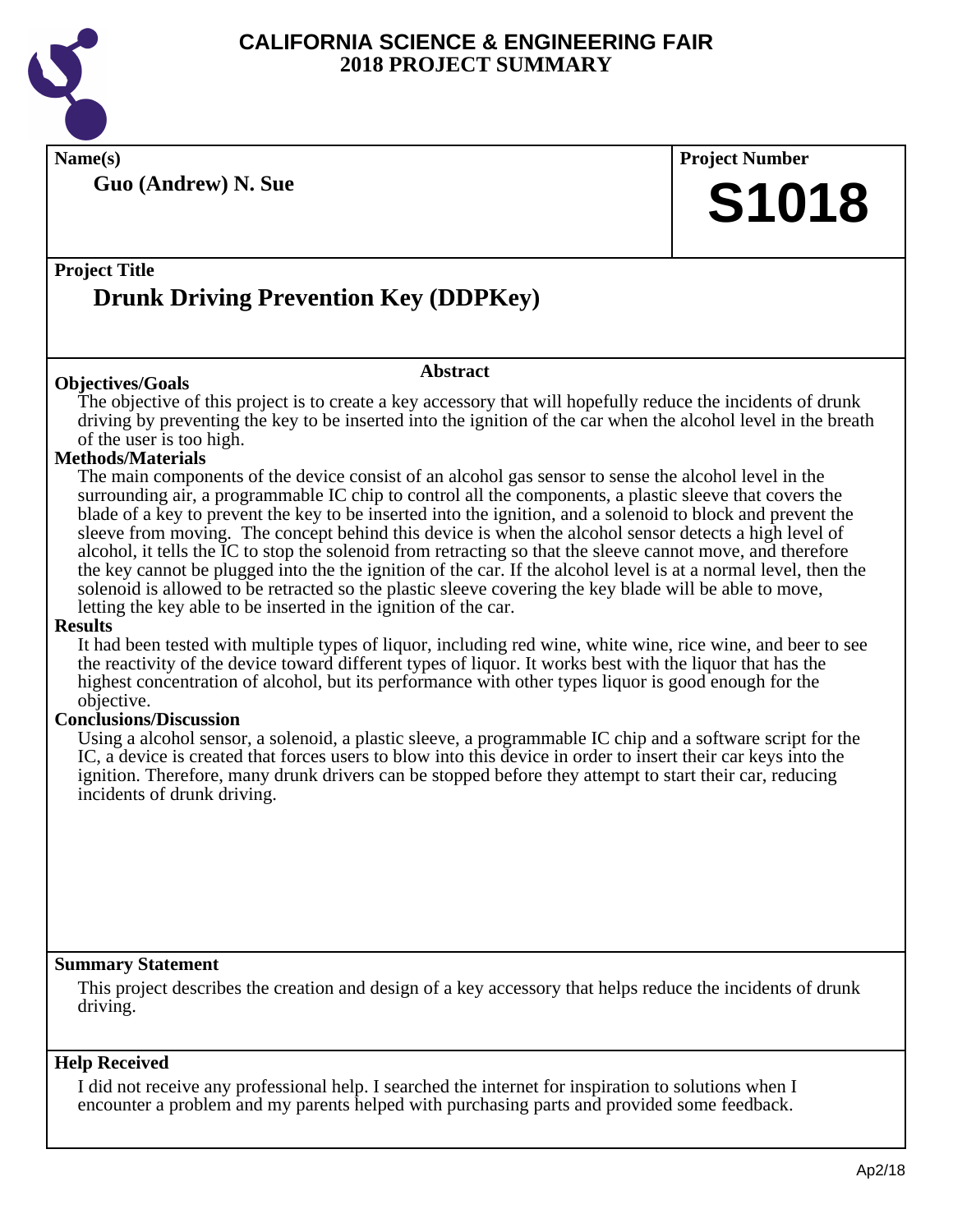

**Name(s) Project Number**

**Johnny Wang; Lizhi Yang**

# **S1019**

#### **Project Title**

## **Flexible Capacitive Graphene-Based Touch Panel with USB HID Support**

#### **Abstract**

**Objectives/Goals** Our project goal is to design a flexible capacitive touch panel for traditional displays by taking the advantages of graphene properties.

#### **Methods/Materials**

The graphene conductive sheet is developed using multi-layer graphene, which is produced from pure graphite by meshing graphite flakes onto the surface of a plastic film and reducing the graphite to few layers of graphene. We employ four sensors at each corner of the touchscreen, where we take the ratios of the capacitance values from each sensor as parameters and convert them to mouse coordinates using a mathematical model. We used the Arduino framework and Mathematica to develop our coordinate calculation system written in  $C_{++}$ . The coordinates are then communicated to the host computer via USB HID protocol.

#### **Results**

The touch sensor yields high success rate when detecting the presence and movement of a finger. The device can detect the presence of a human finger with a 99% success rate. When a finger translates on the screen, the sensors detect its moving direction and speed with an average accuracy of 90%. The mouse coordinates are then computed with those data and transmitted to the host computer. The device takes less than 5 seconds to boot and automatically calibrate the touchscreen. Additionally, the delay is consistently below 10ms.

#### **Conclusions/Discussion**

This project showed the potential of graphene as a more robust, environmentally-friendly, and cost-efficient material for replacing conventional technological devices such as the capacitive touchscreen. Further experiments will optimize the graphene production technique and investigate the cause of instability in the capacitance readings.

#### **Summary Statement**

We designed a graphene capacitive touch panel for all USB HID supporting devices.

#### **Help Received**

We designed, built, and performed the experiments ourselves, with some guidance from our school mentor.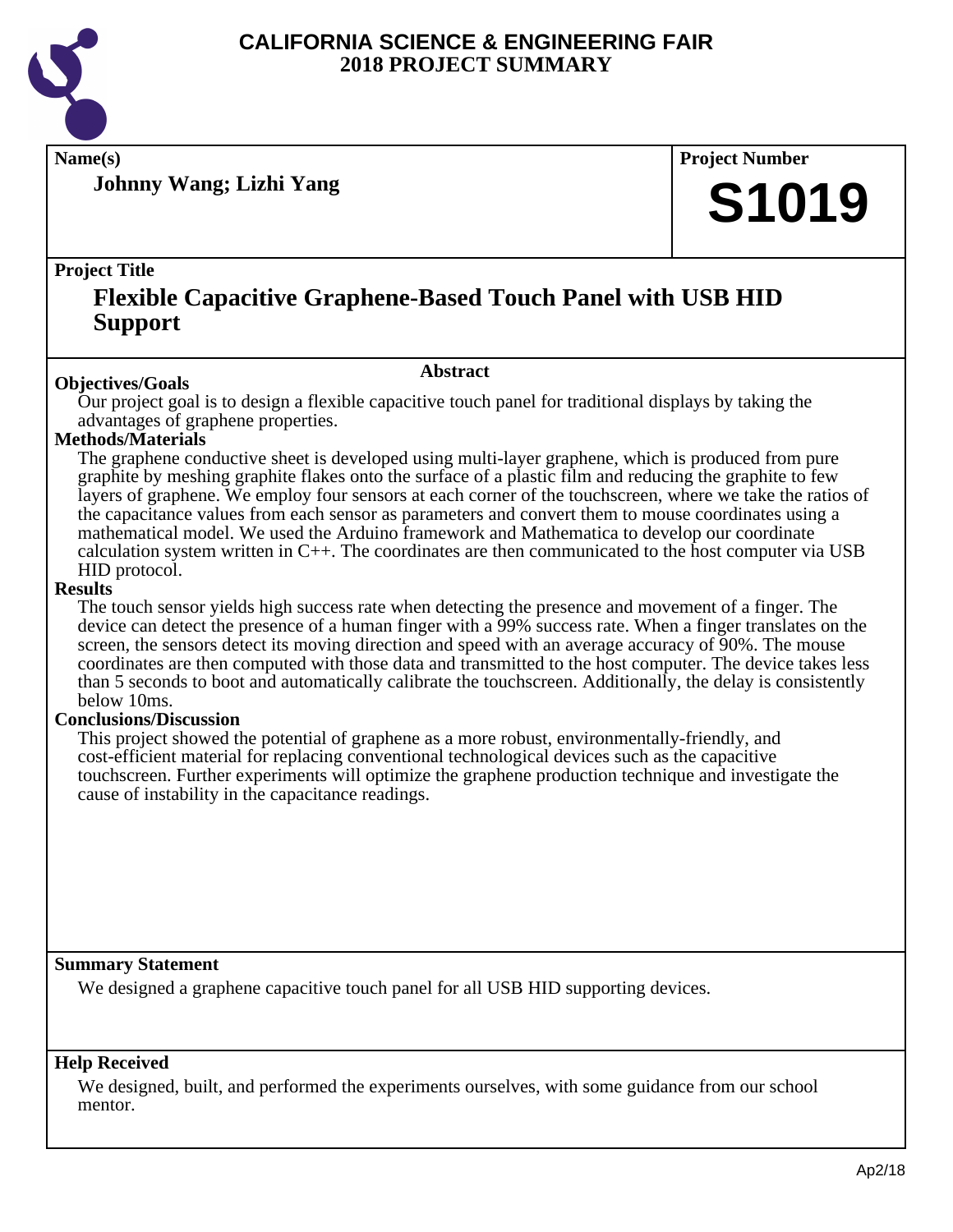

**Name(s) Project Number**

**Thomas A. Wheelock**

# **S1020**

#### **Project Title**

# **Could Seismometers Be Used as a Security System?**

#### **Objectives/Goals**

#### **Abstract**

The objective of this project was to determine whether a seismometer could be used as a form of security system. By doing this project, I hoped to achieve the knowledge of what is needed to build a seismometer, as well as what it would take to turn it into a security system.

#### **Methods/Materials**

A casing, a soldering iron, some scrap wires, and a Piezo Element were used to make the seismometer. A free program Wave Pad was used to record the data.

#### **Results**

With the data that was collected from the seismometer, it can be mildly, or very sensitive. The seismometer was able to pick up just about anything from doors opening and closing, to the slightest ground movements produced by people walking.

#### **Conclusions/Discussion**

The data from the seismometer proves that it could very well be used as a form of security system. The sensitivity is adjustable within the capsule, which makes it fit to the owner's needs. Compared to a seismometer, or other security systems that could be bought online, this is a much cheaper alternative, as most of the components to the seismometer could be found around the house, and if not, then could be bought at a local hardware store.

#### **Summary Statement**

I built a very cheap seismometer and used it as a home security system.

#### **Help Received**

I designed and built the seismometer myself after hours of research on Piezo elements on the internet.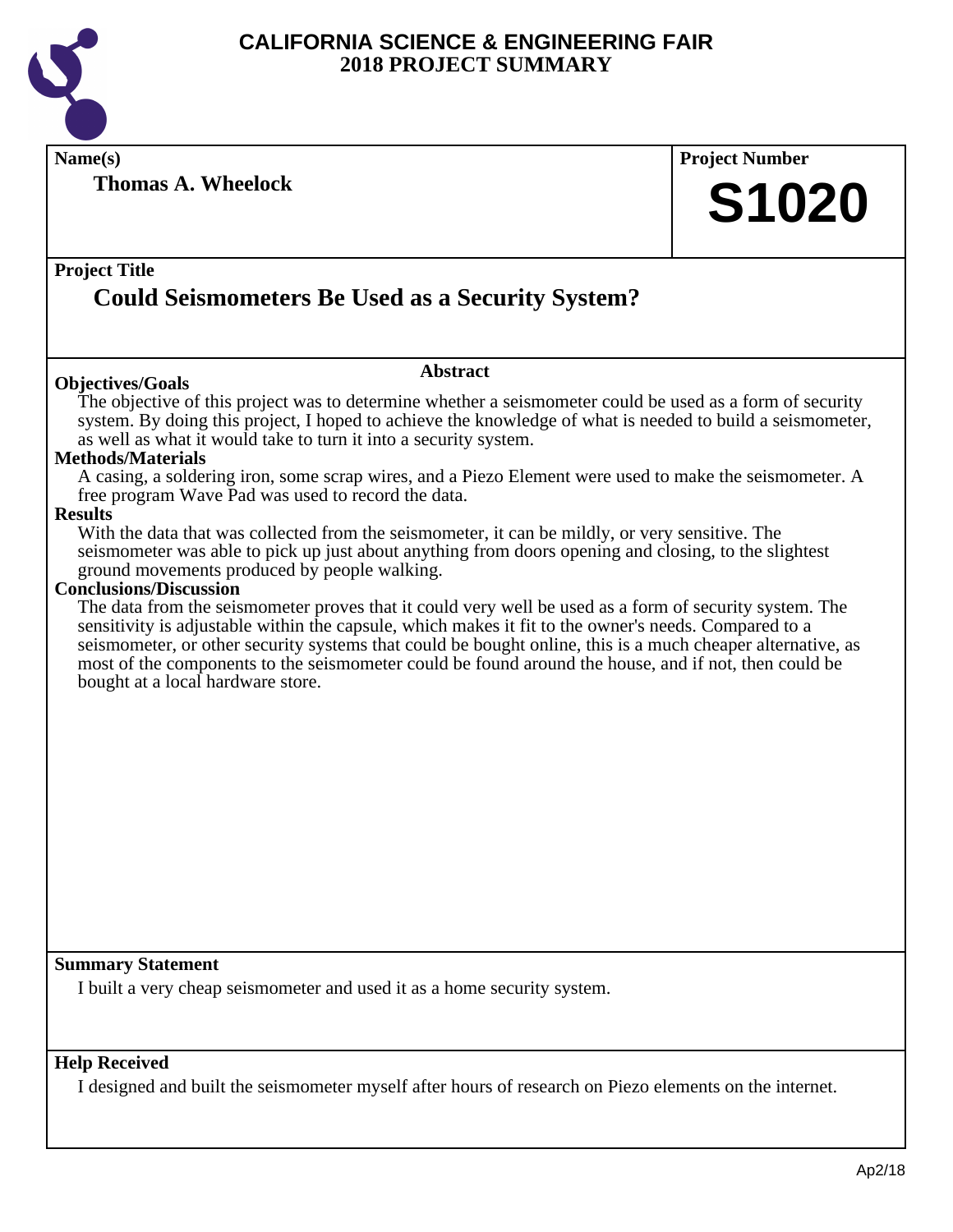

**Edward Yang**

### **Name(s) Project Number**

# **S1021**

#### **Project Title**

### **An Innovative Approach to Addressing the Needs of the Visually Impaired**

#### **Abstract**

**Objectives/Goals** The objective of this study is to design a system that the visually impaired can use to warn them of any object nearby that is above or below the knee and thus preventing them from colliding with the obstacle.

#### **Methods/Materials**

Microcomputer(Raspberry Pi3), Laser Distance Meter, Cane, Ultrasonic Distance Sensor, Vibration Motors, Stepper Motor

Programmed and wired the components together. Then, the system was optimized by adjusting the components.

#### **Results**

The system was able to accurately measure the distance away of an object with a percent error of 3.75% after testing with various objects set at exactly 40 cm away. It was able to vibrate the vibration motors when the obstacle was too close above or below the knee.

#### **Conclusions/Discussion**

This system will be able to give more advanced warning signals to the user about obstacles around him above or below the knee and thus allow the user to bypass the obstacle safely.

#### **Summary Statement**

I created a system that could warn the visually impaired of any obstacle around him above or below the knee.

#### **Help Received**

None. I designed, built, and performed the experiments myself.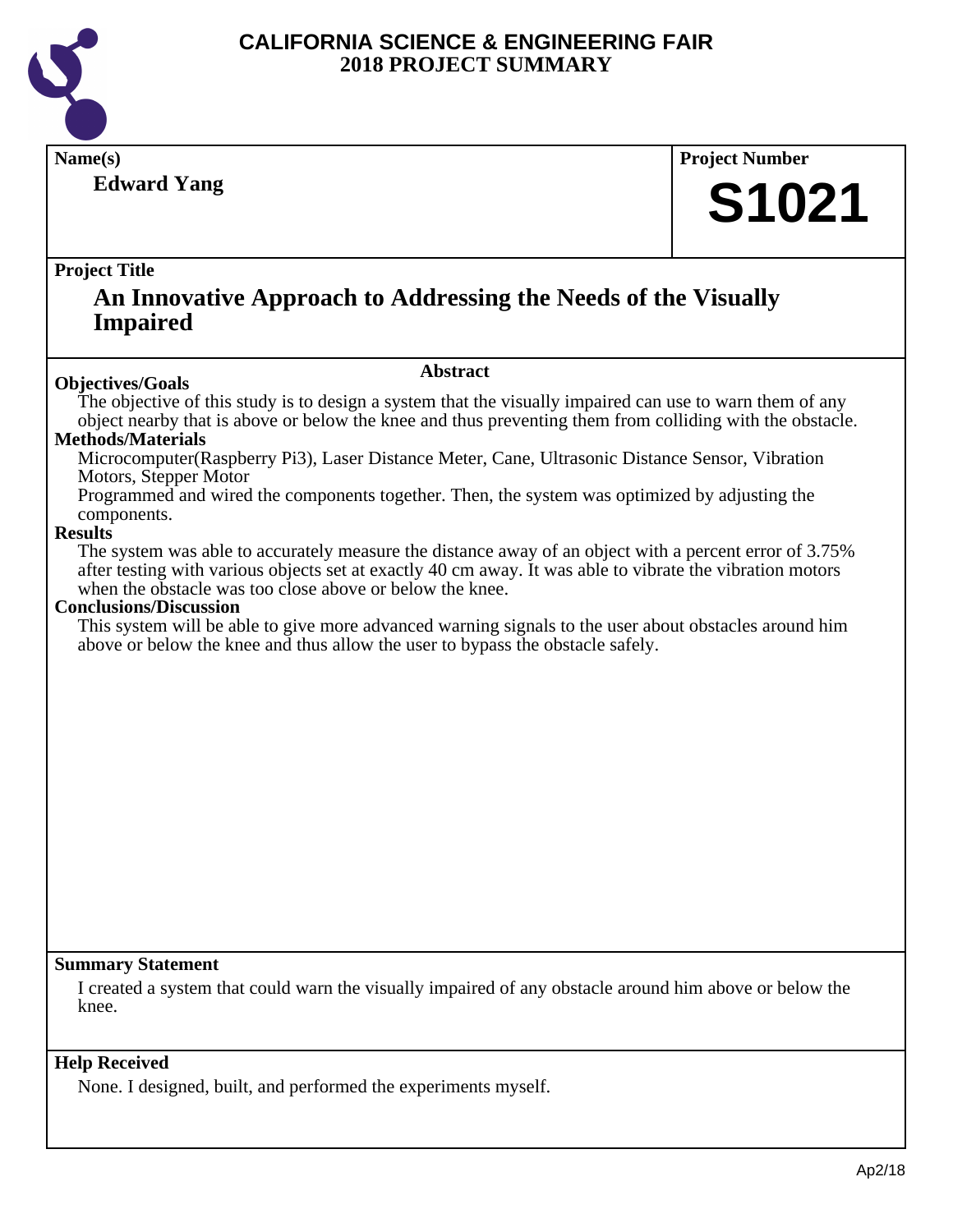

**Michael L. Yuan**

**Name(s) Project Number S1022**

### **Project Title PID Controlled Ball Balancing System**

#### **Objectives/Goals**

#### **Abstract**

The purpose of this project is to create a precise control system for applications in microscopy, microsurgery, and robotics. Currently in this area (field), cost and precision are things that could be improved. This system is used as a general approach to demonstrate accuracy while maintaining a lower cost (making it more accessible). The goal is to design and implement an automated system that can balance a ball (at a desired location) on a platform. The product (result) will be evaluated based on accuracy (how well it can balance the ball), speed (how fast can it return the ball to the desired position), and cost.

#### **Methods/Materials**

I started to tackle this project by coming up with a (structural) design through online research and finding a structure (model) that would fit the design requirements (able to perform the necessary functions). This model allowed me to start gathering the components needed for the system to operate. The Arduino Mega 2560, a programmable microcontroller that is used to control the other components, is the core of this system. Other notable components include Micro Servo motors (allows movement) and a resistive touch screen (provides data). After testing and getting familiar with these components, I put everything together to form one cohesive system. This lead to the development of the (my own) software (including the PID control algorithm) that would be driving the rest of the system. Following the integration of software and hardware, I began tuning the PID control algorithm through manual calibration.

#### **Results**

The current, fully functional, system can balance a ball under eight seconds and with an accuracy of  $\pm 1.5$ cm. The total cost of this system is around \$90.

#### **Conclusions/Discussion**

This project successfully achieved the original goal of creating an automated control system. It demonstrated that a precise system could be created while still considering the cost factor. Throughout the process, I learned a lot about the engineering process, the diversity of the Arduino platform, the PID control algorithm (how to implement and tune it), and about the different components. The results are general, and the backend system is very versatile, having a sundry of applications.

#### **Summary Statement**

A system that can automatically balance a ball (to a desired location) on a platform using a PID control algorithm.

#### **Help Received**

Most of the project (software and hardware) was done by myself. I discussed and worked together with my parents and teachers when I had questions.